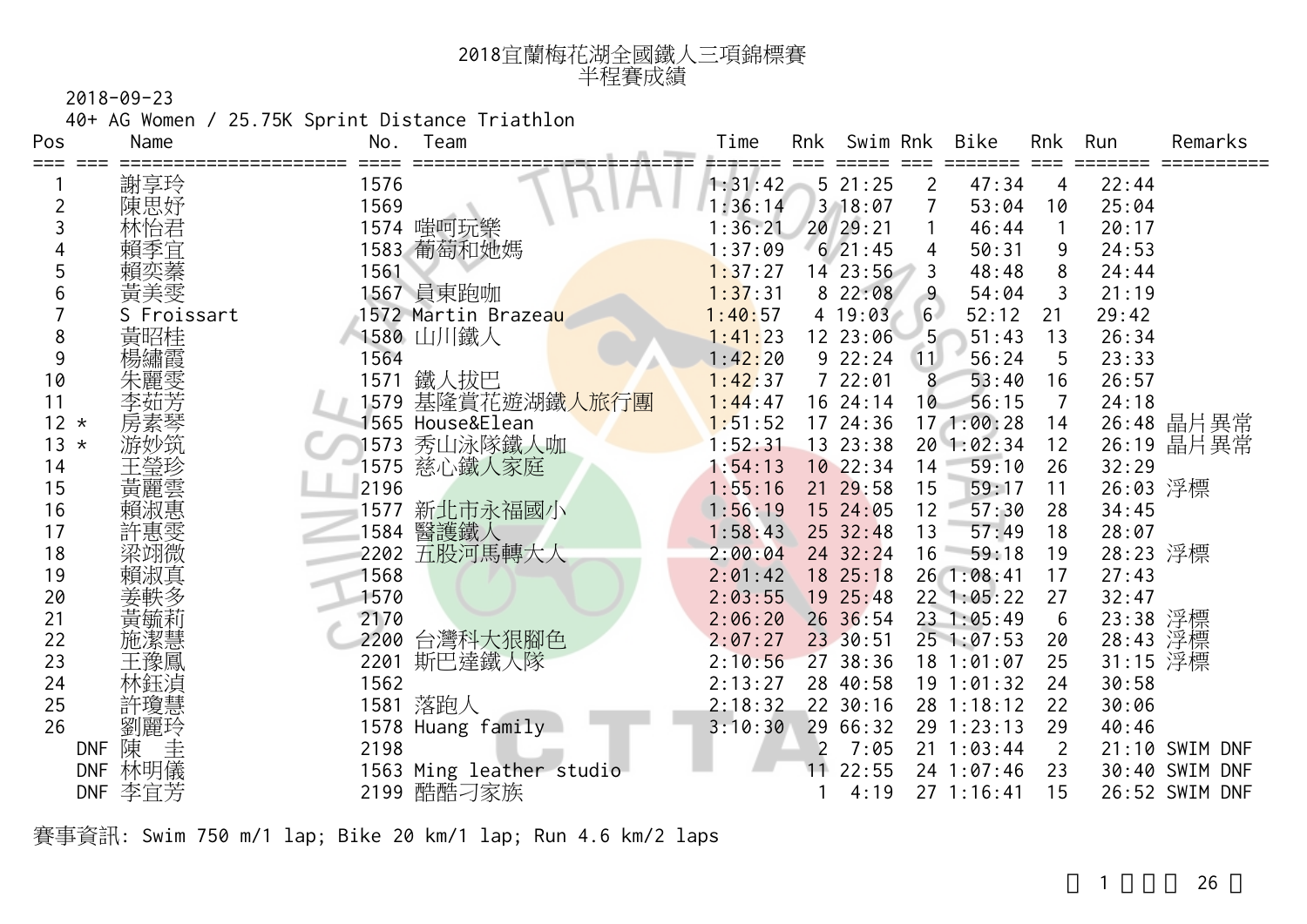| 2018宜蘭梅花湖全國鐵人三項錦標賽 |
|--------------------|
| 半程賽成績              |

30-39 AG Women / 25.75K Sprint Distance Triathlon

| Pos    | Name       | No.      | Team                           | Time    | Rnk | Swim Rnk    |                | Bike         | <b>Rnk</b>      | Run      | Remarks     |
|--------|------------|----------|--------------------------------|---------|-----|-------------|----------------|--------------|-----------------|----------|-------------|
|        | 汪旖文        | 1540     |                                | 1:10:49 |     | 13:10       |                | 40:46        |                 | 16:54    |             |
|        | 陳怡萍        |          | 1557 羅東偉展出張嘴車隊                 | 1:21:34 |     | 3 18:50     | $\overline{2}$ | 43:48        | 3               | 18:57    |             |
| 3      | 黃雅蘭        | 1549     | 鐵人拔巴                           | 1:22:08 |     | $2 \ 18:01$ | 3              | 44:31        | $\overline{4}$  | 19:36    |             |
|        | K Goodwin  |          | 1550 H24 Monday Night Runner   | 1:26:55 |     | 5/20:39     | 5              | 47:30        | $\overline{2}$  | 18:47    |             |
| 5      | 陳琬瑜        |          | 1548 Gogogo                    | 1:31:16 |     | 620:59      | 6              | 49:08        | 5               | 21:11    |             |
| 6      | 陳以晨<br>WAN |          | 1534 基隆賞花遊湖鐵人旅行團               | 1:38:02 |     | 821:41      | 10             | 52:12        | 14              |          | 24:10 換組不頒獎 |
|        | 劉怡君        |          | 1553 基隆賞花遊湖 <mark>鐵人旅行團</mark> | 1:41:26 |     | 18 27:17    | 7 <sup>2</sup> | 51:10        | 8               | 23:00    |             |
| 8      | 洪緯欣        |          | 1559 醫護鐵人                      | 1:42:42 |     | 922:03      | 9              | 51:52        | 22              | 28:49    |             |
| 9      | 陳宛汝        | 1546     |                                | 1:44:37 |     | 19 27:34    | 12             | 52:38        | 15              | 24:26    |             |
| 10     | 郭儒靜        |          | 1552 基隆賞花遊湖鐵人旅行團               | 1:45:21 |     | 1022:30     | 15             | 55:32        | 19              | 27:19    |             |
| 11     | 林姵妡        | 1542     |                                | 1:47:13 |     | 24 30:35    | 13             | 53:00        | 10              | 23:40    |             |
| 12     | 謝依瑩        | 2190     |                                | 1:47:15 |     | 12 25:40    | 17             | 57:03        | 16              | 24:33 浮標 |             |
| 13     | 邱雅蘭        | 1543     |                                | 1:48:50 |     | 15 26:41    | 14             | 54:23        | 21              | 27:47    |             |
| 14     | 林亭儀        | 2182     |                                | 1:50:00 |     | $11$ 23:14  | 19             | 59:20        | 20              | 27:27 浮標 |             |
| $15 *$ | 哈曉曄        | 1545     |                                | 1:52:33 |     | 21 29:00    | 20             | 1:01:09      | $6\phantom{1}6$ | 22:25    |             |
| 16     | 黃亞玫        | 2169     |                                | 1:54:12 |     | 28 38:42    | 11             | 52:27        | 9               | 23:04 浮標 |             |
| 17     | 長臂猿        | 1554     | 兩棲動物出沒梅花湖                      | 1:54:46 |     | 30 39:21    | 8              | 51:21        | 12              | 24:05    |             |
| 18     | 佳<br>趙     | 1541     |                                | 1:54:48 |     | 13 26:04    |                | 25 1:03:30   | 17              | 25:16    |             |
| 19     | 蔡旻芝        | 2189     |                                | 1:55:14 |     | $25$ 31:43  | 16             | 56:41        | 18              | 26:50 浮標 |             |
| 20     | 簡筠柔        | 1547 OH9 |                                | 1:57:56 |     | 4 19:43     |                | 28 1:06:32   | 27              | 31:42    |             |
| 21     | 莊智甯        |          | 2191 FHK半鐵人                    | 1:58:10 |     | 16 26:44    | 21             | 1:01:52      | 25              | 29:36 浮標 |             |
| 22     | 陳睿嫺        |          | 2193 踩水的人別唱慢歌                  | 2:00:52 |     | 20 28:03    |                | $24$ 1:03:14 | 24              | 29:36    | 浮標          |
| 23     | 江昀蓁        | 2187     |                                | 2:02:13 |     | 29 38:52    | 18             | 59:12        | 13              | 24:10    | 浮標          |
| 24     | 陳燕萍        | 2184     |                                | 2:02:18 |     | 22 29:16    |                | 26 1:03:54   | 23              | 29:10    | 浮標          |
| 25     | 閻行恩        |          | 2194 FHK半鐵人                    | 2:02:20 |     | 27 32:45    |                | 27 1:05:56   | 11              | 23:40 浮標 |             |
| 26     | 吳凱婷        | 1555     | 愛運動                            | 2:05:25 |     | 14 26:27    |                | 29 1:06:37   | 30              | 32:21    |             |
| 27     | 張麗蓉        | 2188     |                                | 2:06:35 |     | 26 32:27    |                | 22 1:02:25   | 28              | 31:44 浮標 |             |
| 28     | 王昱婷        | 1551     | V+T+R+J+欣正+琇琇&小嵐               | 2:09:36 |     | 23 29:57    |                | 30 1:07:25   | 29              | 32:14    |             |
| 29     | 蘋<br>洪     | 1556     | 愛運動                            | 2:16:12 |     | 17 26:44    |                | 31 1:16:01   | 31              | 33:28    |             |
| 30     | 希露谷哈路薇     | 2186     | 史上最沒默契夫妻檔                      | 2:18:35 |     | 32 45:30    |                | 23 1:03:13   | 26              | 29:54 浮標 |             |
| 31     | 蘇虹霖        |          | 2185 扭豆豆                       | 2:44:05 |     | 31 43:39    |                | 32 1:17:54   | 32              | 42:33 浮標 |             |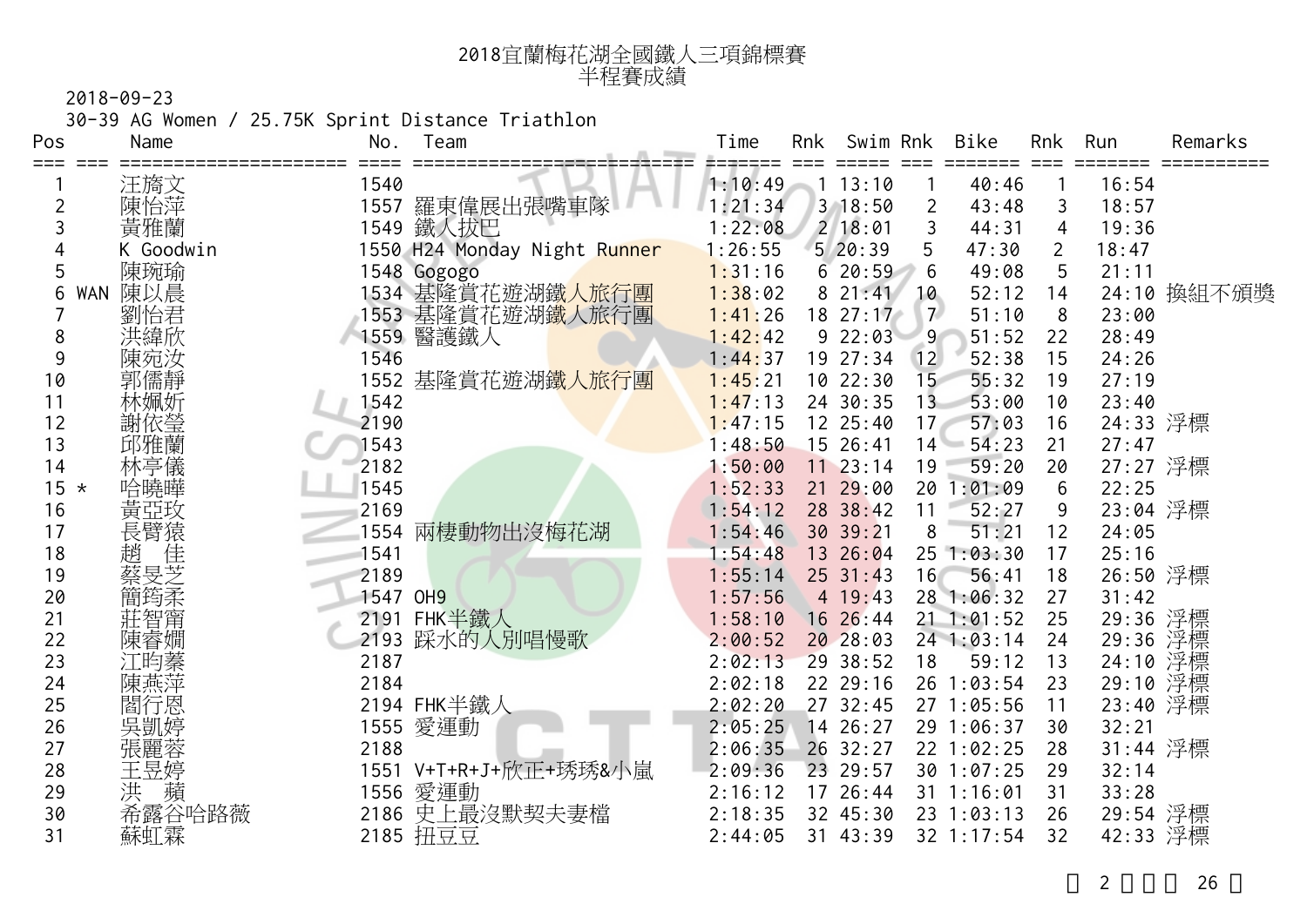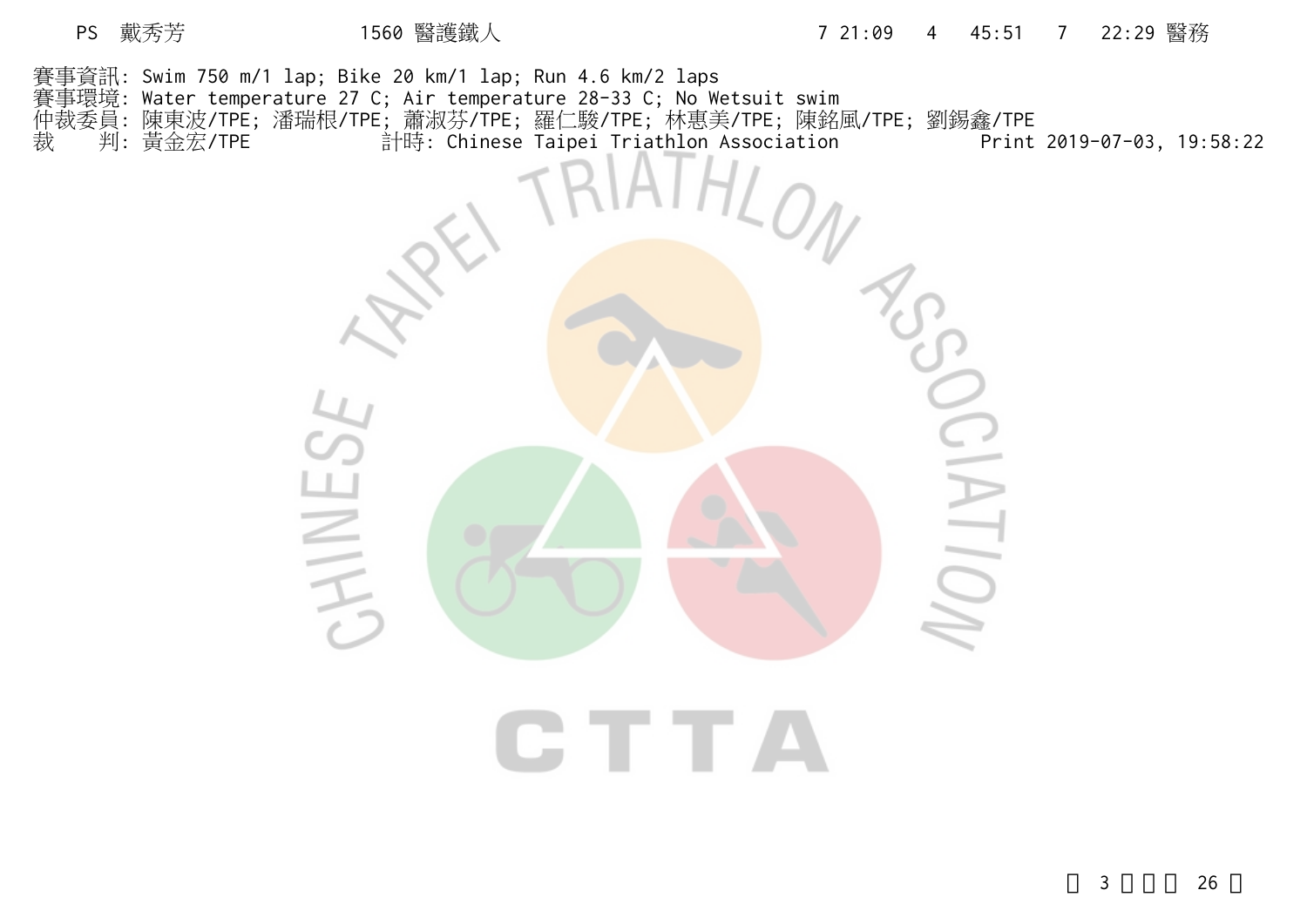| 2018宜蘭梅花湖全國鐵人三項錦標賽 |
|--------------------|
| 半程賽成績              |

20-29 AG Women / 25.75K Sprint Distance Triathlon

| Pos | Name        | No.  | Team                        | Time    | Rnk | Swim Rnk      |                 | Bike           | Rnk            | Run      | Remarks     |
|-----|-------------|------|-----------------------------|---------|-----|---------------|-----------------|----------------|----------------|----------|-------------|
|     | 陳佳歆         |      | 1529 CST泳隊                  | 1:22:38 |     | 14:52         |                 | 47:31          | 2              | 20:16    |             |
|     | 彭璟喻         |      | 1538 銳騎佰客鐵人隊台北市立大學          | 1:32:02 |     | $4$ 18:13     | 2               | 48:35          | 12             |          | 25:15 F18換組 |
|     |             | 1528 |                             | 1:37:10 |     | $5 \t19:49$   | 5               | 52:25          | 10             | 24:57    |             |
|     | 抹香鯨         |      | 1521 兩棲動物出沒梅花湖              | 1:38:14 |     | $2 \; 15:16$  | 6               | 52:42          | 21             | 30:17    |             |
|     | 胡瓅文         |      | 1537 銳騎佰客鐵人隊                | 1:41:47 |     | $13 \t27:01$  |                 | 50:48          | $\overline{7}$ | 23:59    |             |
|     | 姚靜如         |      | 1522 半鐵女孩                   | 1:42:55 |     | $12 \t25:30$  | 8               | 54:41          | 3              | 22:45    |             |
|     | 黃鈺惠         | 1524 |                             | 1:43:55 |     | 621:49        | 10              | 57:07          | 11             | 25:00    |             |
| 8   | 林家羽         |      | 1525 小港媳婦團                  | 1:43:59 |     | 923:11        | 12 <sup>°</sup> | 57:40          | 5              | 23:09    |             |
| 9   | 鍾亞庭         |      | 1530 大吉大利今晚吃雞               | 1:44:12 |     | 723:04        | 9               | 56:59          | 8              | 24:10    |             |
| 10  | 何采容         |      | 1532 小港媳婦團                  | 1:48:14 |     | $11 \t24:26$  | 14              | 59:11          | 9              | 24:38    |             |
| 11  | 莊舒涵         |      | 1531 大吉大利今晚吃 <mark>雞</mark> | 1:50:16 |     | 8 23:04       | 13 <sup>°</sup> | 57:41          | 19             | 29:32    |             |
| 12  | 陳筠灝         | 1526 |                             | 1:51:38 |     | $3 \t17:51$   |                 | 151:00:40      | 25             | 33:08    |             |
| 13  | 蔡沛錦         |      | 2176 FHK半鐵人                 | 1:54:08 |     | $18$ 37:17    |                 | $7 - 53:46$    | $\overline{4}$ | 23:06 浮標 |             |
| 14  | 高郁涵         | 1523 |                             | 1:56:00 |     | 1023:35       |                 | $16$ 1:01:59   | 22             | 30:28    |             |
| 15  | 林佩儒         |      | 2172 第一次獻給梅花湖               | 2:02:10 |     | 1527:55       |                 | 20 1:06:54     | 16             | 27:21 浮標 |             |
| 16  | 盧孟萱         |      | 2180 第一次獻給梅花湖               | 2:02:46 |     | 17 32:29      |                 | 171:02:21      | 18             | 27:56 浮標 |             |
| 17  | 涂佳宜         |      | 1536 雷雷家族                   | 2:03:33 |     | 1427:48       |                 | 19 1:05:07     | 23             | 30:39    |             |
| 18  | 翁韻嵐         |      | 2179 V+T+R+J+欣正+琇琇&小嵐       | 2:05:09 |     | 25 49:27      | $4 -$           | 52:17          | 6              | 23:26 浮標 |             |
| 19  | 蔡閔淇         | 2174 |                             | 2:07:49 |     | $24 \, 40:13$ | 11 <sup>7</sup> | 57:36          | 20             | 30:01 浮標 |             |
| 20  | 吳喨芳         |      | 2175 FHK半鐵人                 | 2:08:33 |     | 23 38:52      |                 | 18 1:04:23     | 13             | 25:19 浮標 |             |
| 21  | 馨<br>曹      | 2171 | 曹家幫                         | 2:10:20 |     | 16 28:56      |                 | 22 1:13:48     | 17             | 27:37 浮標 |             |
| 22  | M M Kimball |      | 1535 Tyler and Morgan       | 2:17:46 |     | $19 \t37:18$  |                 | 231:14:57      | 14             | 25:31    |             |
| 23  | 張雅琇         |      | 2178 V+T+R+J+欣正+琇琇&小嵐       | 2:25:44 |     | $21 \t37:44$  |                 | $25$ 1:20:50   | 15             | 27:11 浮標 |             |
| 24  | 劉馨如         |      | 2177 V+T+R+J+欣正+琇琇&小嵐       | 2:25:49 |     | 22 37:49      |                 | 24 1:16:58     | 24             | 31:03 浮標 |             |
|     | DSQ 林冠蓁     |      | 2173 FHK半鐵人                 |         |     | 20 37:22      |                 | $21 \t1:11:34$ |                |          | 12:08 RUN異常 |

賽事資訊: Swim 750 m/1 lap; Bike 20 km/1 lap; Run 4.6 km/2 laps 賽事環境: Water temperature 27 C; Air temperature 28-33 C; No Wetsuit swim 仲裁委員: 陳東波/TPE; 潘瑞根/TPE; 蕭淑芬/TPE; 羅仁駿/TPE; 林惠美/TPE; 陳銘風/TPE; 劉錫鑫/TPE 裁 判: 黃金宏/TPE 計時: Chinese Taipei Triathlon Association Print 2019-07-03, 19:58:22

4 26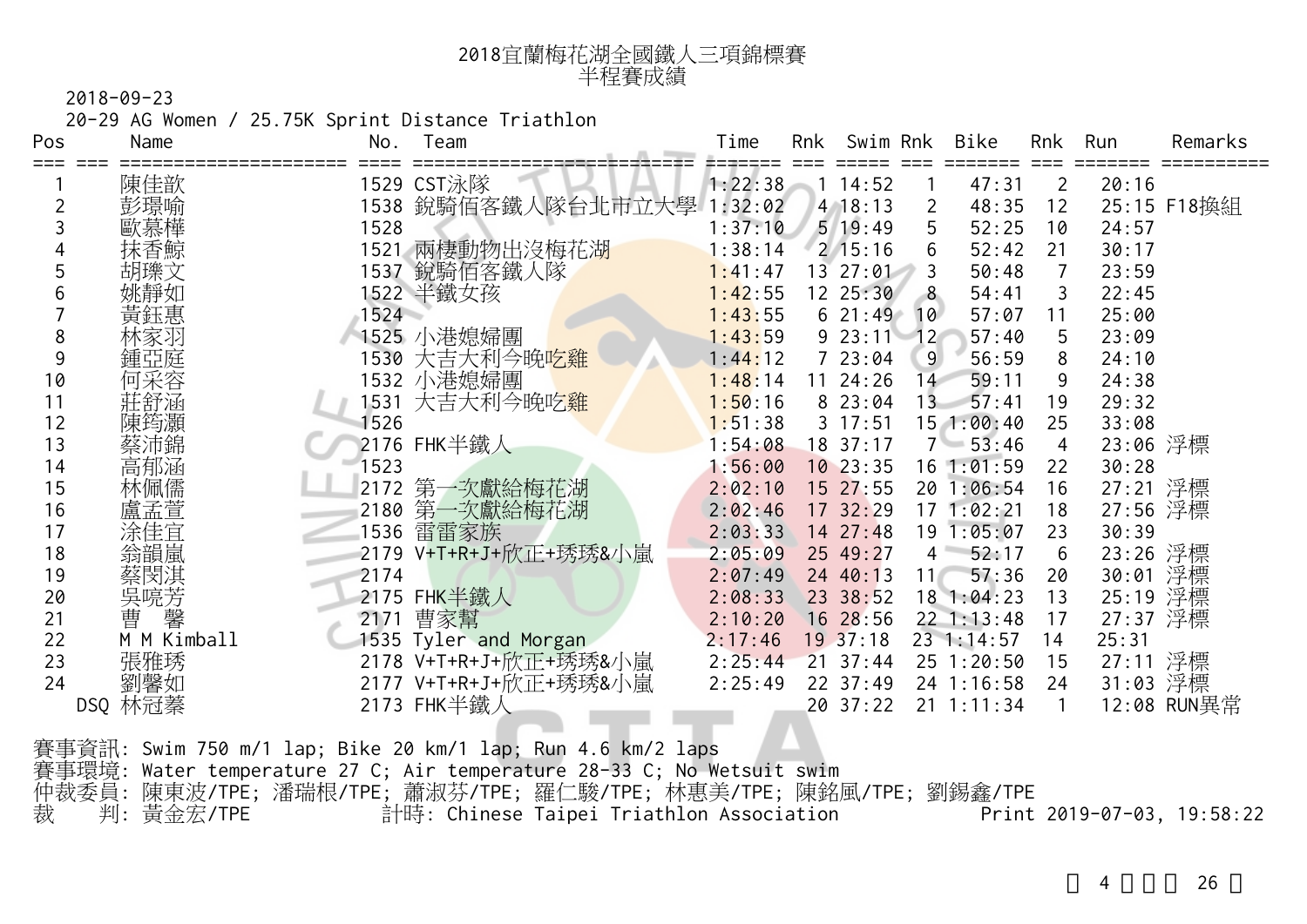| 2018宜蘭梅花湖全國鐵人三項錦標賽 |
|--------------------|
| 半程賽成績              |

16-19 AG Women / 25.75K Sprint Distance Triathlon

| Pos | Name   | No.  | Team                   | Time    | Rnk | Swim Rnk     |                | Bike           | Rnk                   | Run   | Remarks |
|-----|--------|------|------------------------|---------|-----|--------------|----------------|----------------|-----------------------|-------|---------|
|     | 劉嘉玉    | 1510 | 臺東縣隊                   | 1:06:22 |     | 11:09        |                | 38:54          |                       | 16:20 |         |
|     | 莊蕙名    | 1501 | 銳騎佰客鐵人隊台北市立南港 1:11:09  |         |     | $2 \t11:48$  | 3              | 41:34          | 3                     | 17:48 |         |
|     | 陳姵瑀    |      | 1502 銳騎佰客鐵人隊台北市立西松     | 1:14:49 |     | 4 12:26      | 5              | 42:51          | 4                     | 19:33 |         |
|     | 馮羿錡    | 1505 |                        | 1:17:38 |     | 17/18:33     | 4              | 42:05          | $\mathbf{2}^{\prime}$ | 17:01 |         |
|     | 工珮綺    | 1509 | _桃園市體育會鐵 <u>人三項委員會</u> | 1:19:30 |     | $6\;12:58$   |                | 44:50          | 6                     | 21:43 |         |
|     |        | 1504 |                        | 1:19:36 |     | 12 16:08     | $\overline{2}$ | 40:57          | 11                    | 22:32 |         |
|     | 吳旻涓    | 1491 |                        | 1:19:49 |     | $3\;11:53$   | 8              | 45:42          | 9                     | 22:15 |         |
| 8   | 葉畇彤    | 1503 | 銳騎佰客鐵人 <mark>隊</mark>  | 1:21:55 |     | $11 \t15:47$ | 6 <sup>1</sup> | 43:17          | 15                    | 22:51 |         |
| 9   | 許嘉恩    | 1493 | 桃園市體育會鐵人三項委員會          | 1:22:20 |     | $9 \t14:29$  | 9              | 46:08          |                       | 21:45 |         |
| 10  | 尤婉青    | 1494 | 秀山泳隊鐵人咖                | 1:24:43 |     | $7 \t13:39$  | $12 -$         | 47:55          | 16                    | 23:10 |         |
| 11  | 王昀安    | 1497 | 康橋高中                   | 1:25:15 |     | 14 17:26     | 10             | 47:15          | 5                     | 20:35 |         |
| 12  | 游千又    | 1495 | 宜中校友鐵人隊                | 1:25:21 |     | 10 15:01     | $13+$          | 48:24          | 8                     | 21:57 |         |
| 13  | 楊舜涵    |      | 1500 康橋高中              | : 29:50 |     | 13 16:37     | $15 -$         | 50:24          | 14                    | 22:50 |         |
| 14  | 周以筑    | 1507 |                        | 1:29:50 |     | 16 18:22     | 14             | 48:38          | 13                    | 22:50 |         |
| 15  | 陳姮靜    | 1508 | 落跑人                    | 1:30:18 |     | 8 14:27      | 17             | 53:30          | 10                    | 22:21 |         |
| 16  | 潘芃宇    | 1514 | 銳騎佰客鐵人隊                | 1:33:04 |     | 5 12:33      | 18             | 53:53          | 20                    | 26:38 |         |
| 17  | 林芷瑢    | 1496 | 宜中校友鐵人隊                | 1:33:29 |     | 19 18:55     | 16             | 51:56          | 12                    | 22:40 |         |
| 18  | 朱珮辰    | 1511 | 撒里朋岸                   | :35:35  |     | $21 \t24:00$ | 11             | 47:38          | 18                    | 23:58 |         |
| 19  | 林庭褕    |      | 1498 康橋高中              | 1:41:56 |     | 2021:58      | 19             | 56:07          | 17                    | 23:53 |         |
| 20  | 鄭筱琪    | 1512 | 鐵人家族                   | 1:50:37 |     | 18 18:53     |                | $21 \t1:03:46$ | 21                    | 27:59 |         |
| 21  | 鄭亦君    | 1513 | 鐵人家族                   | 1:50:47 |     | $15$ 17:51   |                | 22 1:04:11     | 23                    | 28:45 |         |
| 22  | 鄭<br>以 | 1506 |                        | 1:59:23 |     | 23 28:35     |                | 20 1:02:44     | 22                    | 28:04 |         |
| 23  | 陳欣盼    |      | 1499 康橋高中              | 2:03:46 |     | $22$ $25:15$ |                | 23 1:13:49     | 19                    | 24:43 |         |

賽事資訊: Swim 750 m/1 lap; Bike 20 km/1 lap; Run 4.6 km/2 laps 賽事環境: Water temperature 27 C; Air temperature 28-33 C; No Wetsuit swim 仲裁委員: 陳東波/TPE; 潘瑞根/TPE; 蕭淑芬/TPE; 羅仁駿/TPE; 林惠美/TPE; 陳銘風/TPE; 劉錫鑫/TPE 裁 判: 黃金宏/TPE 計時: Chinese Taipei Triathlon Association Print 2019-07-03, 19:58:22

26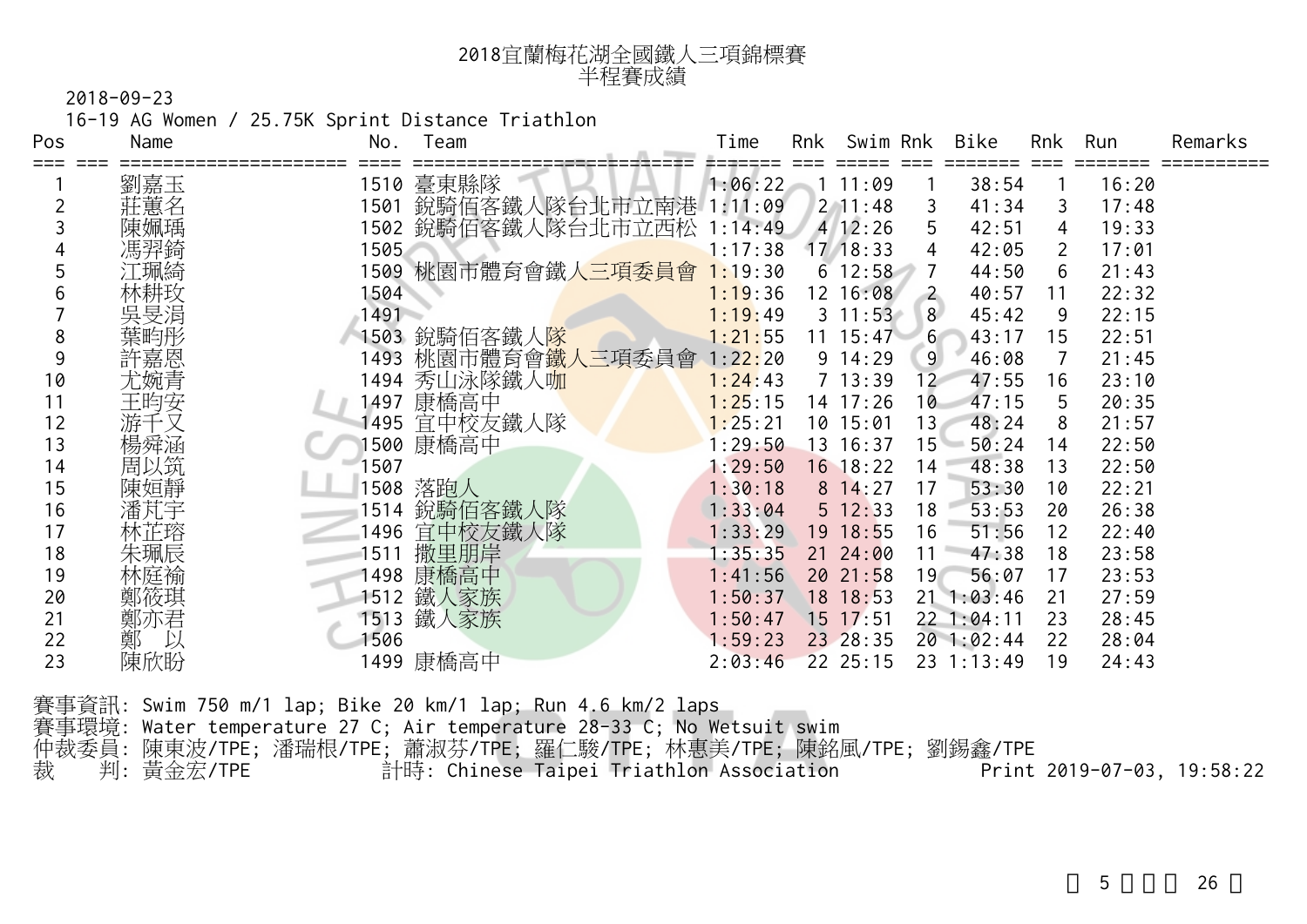| 2018宜蘭梅花湖全國鐵人三項錦標賽 |
|--------------------|
| 半程賽成績              |

13-15 AG Women / 25.75K Sprint Distance Triathlon

| Pos | Name | Team<br>No.                      | Time    | Rnk | Swim Rnk             |                | Bike    | <b>Rnk</b> | Run   | Remarks |
|-----|------|----------------------------------|---------|-----|----------------------|----------------|---------|------------|-------|---------|
| === | 潘昱婷  | 1466 Zoot Taiwan                 | 1:11:48 |     | =====<br>$3 \t13:12$ | ===            | 41:42   |            | 16:55 |         |
|     | 范博涵  | 成功國中-邵秀才<br>1463                 | 1:13:40 |     | 1, 12:12             | 6              | 42:49   | 7          | 18:41 |         |
|     | 張瑞菱  | 1484 臺中市神圳國中                     | 1:14:32 |     | $6 \overline{13:57}$ |                | 42:17   | 6          | 18:20 |         |
|     |      | 1469 東山高中國中部                     | 1:14:38 |     | 7/13:58              | 5              | 42:40   | 4          | 18:02 |         |
|     | 陳品蒨  | 僑仁小鐵人<br>1471                    | 1:15:56 |     | 18 16:14             | 2              | 41:57   | 3          | 17:45 |         |
| h   | 潘羽甄  | 1485 臺東縣隊                        | 1:16:05 |     | $2 \t12:14$          | 11             | 46:18   | 2          | 17:35 |         |
|     | 謝巧薰  | 1470 桃園市體育會 <mark>鐵人三項委員會</mark> | 1:16:34 |     | $9\;14:12$           | 8              | 43:14   | 10         | 19:09 |         |
| 8   | 陳均妤  | 1462 東山高中國中 <mark>部</mark>       | 1:16:36 |     | 5 13:52              | 4 <sup>1</sup> | 42:21   | 12         | 20:23 |         |
| 9   | 陳胤柔  | 1468 Zoot Taiwan                 | 1:17:15 |     | 14 15:21             | $\overline{7}$ | 43:06   | 8          | 18:49 |         |
| 10  | 吳宇昕  | 康橋高中<br>1477                     | 1:17:21 |     | 12 15:05             | 9              | 43:23   | 9          | 18:54 |         |
| 11  | 潘心怡  | 秀山泳隊鐵人咖<br>1473                  | 1:18:24 |     | 4 13:20              | 14             | 46:59   | 5          | 18:07 |         |
| 12  | 吳睿恩  | 康橋高中<br>1476                     | 1:20:38 |     | 16 15:39             | 10             | 45:36   | 11         | 19:23 |         |
| 13  | 陳星頤  | 康橋高中<br>1474                     | 1:23:07 |     | 8 13:59              | $13 -$         | 46:53   | 17         | 22:17 |         |
| 14  | 賴珮琳  | 1487 東風鐵人                        | 1:23:24 |     | 13 15:13             | 12             | 46:32   | 13         | 21:39 |         |
| 15  | 廖家吟  | 僑仁小鐵人<br>1480                    | 1:25:32 |     | 15 15:24             | 15             | 48:03   | 15         | 22:06 |         |
| 16  | 鄭羽圪  | 1482                             | 1:28:30 |     | $10$ $14:30$         | 16             | 49:07   | 23         | 24:53 |         |
| 17  | 饒芷菱  | 1467 Zoot Taiwan                 | 1:29:04 |     | 17 16:01             | 17             | 49:46   | 21         | 23:18 |         |
| 18  | 藍千妮  | 1461                             | :31:37  |     | 19 16:47             | 19             | 51:40   | 20         | 23:11 |         |
| 19  | 賴恩平  | 1483                             | 1:32:12 |     | $22$ 17:47           | 24             | 52:14   | 16         | 22:12 |         |
| 20  | 王昀羽  | 康橋高中<br>1475                     | 1:32:30 |     | 24 18:33             | 23             | 52:11   | 14         | 21:47 |         |
| 21  | 陳炫羽  | 僑仁小鐵人<br>1479                    | 1:33:35 |     | $23 \t18:30$         | 21             | 51:41   | 22         | 23:25 |         |
| 22  | 蘇亮瑜  | 新北市永福國小<br>1481                  | : 34:57 |     | 25 18:57             | 18             | 50:33   | 24         | 25:28 |         |
| 23  | 莊雅媛  | 康橋高中<br>1478                     | 1:35:08 |     | 27 20:59             | 22             | 51:53   | 18         | 22:17 |         |
| 24  | 梁岑甄  | 1486 桃園市體育會鐵人三項委員會               | 1:36:16 |     | 21 17:09             | 26             | 56:27   | 19         | 22:41 |         |
| 25  | 王映筑  | 1465 CST泳隊                       | 1:36:18 |     | 20 17:04             | 20             | 51:40   | 25         | 27:35 |         |
| 26  | 莊茲尹  | 1464 秀山泳隊鐵人咖                     | :39:09  | 11  | 14:52                | 25             | 55:29   | 26         | 28:49 |         |
| 27  | 方奕茹  | 1472 秀山泳隊鐵人咖                     | 1:50:22 |     | $26$ 19:13           | 27             | 1:01:54 | 27         | 29:16 |         |

賽事資訊: Swim 750 m/1 lap; Bike 20 km/1 lap; Run 4.6 km/2 laps 賽事環境: Water temperature 27 C; Air temperature 28-33 C; No Wetsuit swim 仲裁委員: 陳東波/TPE; 潘瑞根/TPE; 蕭淑芬/TPE; 羅仁駿/TPE; 林惠美/TPE; 陳銘風/TPE; 劉錫鑫/TPE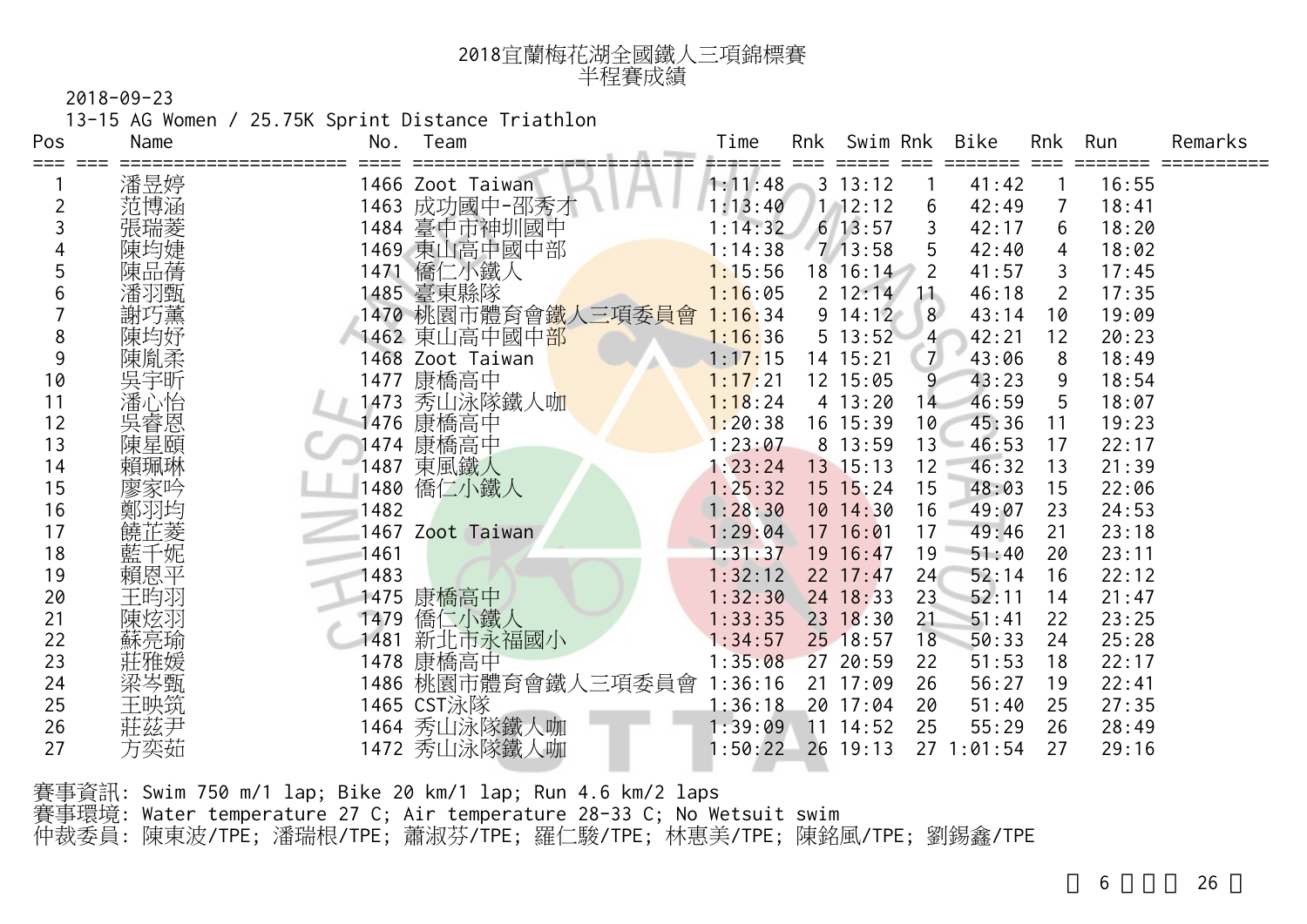| 2018宜蘭梅花湖全國鐵人三項錦標賽 |
|--------------------|
| 半程賽成績              |

40+ AG Men / 25.75K Sprint Distance Triathlon

| Pos     | Name              | No.  | Team                   | Time    | Rnk | Swim Rnk     |                | Bike  | <b>Rnk</b>     | Run   | Remarks |
|---------|-------------------|------|------------------------|---------|-----|--------------|----------------|-------|----------------|-------|---------|
| === === | 茆逸榮               | 1915 |                        | 1:13:27 |     | 5 13:48      | $\overline{2}$ | 40:13 | 21             | 19:27 |         |
| 2       | 莊泊晨               |      | 1953 嗤呵玩樂              | 1:14:58 |     | 22 18:41     |                | 38:47 | 6              | 17:31 |         |
| 3       | 簡壹清               | 2005 | 榮富新泰早泳會                | 1:16:46 |     | 17/17:51     | 3              | 41:10 | 10             | 17:45 |         |
| 4       | 明<br>洪            | 2013 |                        | 1:16:48 |     | $6$ 15:28    | 8              | 43:51 | 5              | 17:30 |         |
| 5       | 陳仁和               | 2004 | ,新北市蘆洲區鐵 <u>人三項委員會</u> | 1:17:29 |     | 28 18:53     | 4              | 41:52 | 4              | 16:45 |         |
| 6       | 蔡明宏               |      | 1981 鐵人拔巴              | 1:19:09 |     | 18 17:54     | 6              | 42:37 | 13             | 18:39 |         |
|         | 葉志誠               |      | 1996 宜蘭單車鐵人            | 1:19:17 |     | $10 \t16:35$ | 11             | 45:05 | 8              | 17:38 |         |
| 8       | 嚴廣義               | 1945 |                        | 1:19:29 |     | 21 18:39     | 5 <sup>1</sup> | 42:27 | 12             | 18:23 |         |
| 9       | 許文桐               | 1918 |                        | 1:20:00 | 11  | 16:49        | 13             | 45:14 | 11             | 17:57 |         |
| 10      | 張林行               |      | 1990 三口組               | 1:20:53 |     | 9 16:30      | 14             | 45:20 | 16             | 19:04 |         |
| 11      | 李夏新               | 1986 |                        | 1:22:22 | 36  | 19:46        | 15             | 45:58 | $\overline{2}$ | 16:40 |         |
| 12      | 國志                | 2047 | 新北市蘆洲區鐵人三項委員會          | 1:23:51 |     | 69 21:57     | 12             | 45:12 | 3              | 16:44 |         |
| 13      | 許文梧               | 1934 |                        | 1:24:01 | 15  | 17:45        | 16             | 45:59 | 29             | 20:18 |         |
| 14      | 王秉郁               | 2030 | 合作鐵人隊                  | 1:24:55 |     | 52 21:03     | 9              | 44:36 | 19             | 19:17 |         |
| 15      | 林暐鵬               |      | 2040 宜中校友鐵人隊           | 1:25:14 |     | 13 17:26     | 24             | 48:00 | 25             | 19:49 |         |
| 16      | 吳吉興               | 1951 |                        | 1:26:11 |     | 24 18:44     | 23             | 47:58 | 22             | 19:30 |         |
| 17      | 李岱瞭               | 1948 |                        | 1:26:29 |     | 34 19:36     | 10             | 44:53 | 33             | 22:02 |         |
| 18      | 楊志強               | 1971 | 跑不完                    | : 26:50 |     | 45 20:31     | 20             | 46:54 | 20             | 19:26 |         |
| 19      | 蘇育良               | 2044 | 宜中校友鐵人隊                | : 27:37 |     | 40 20:18     | 22             | 47:19 | 26             | 20:01 |         |
| 20      |                   | 2045 | 宜中校友鐵人隊                | 1:27:42 |     | 46 20:32     | 17             | 46:22 | 30             | 20:49 |         |
| 21      | 范文揚               | 1960 | 台灣科大狠腳色                | 1:28:09 |     | 74 22:16     | 21             | 47:12 | 14             | 18:42 |         |
| 22      | 林宜正               | 1920 |                        | 1:28:55 |     | 5421:18      | 27             | 48:46 | 15             | 18:52 |         |
| 23      | 蔡俊佳               |      | 1975 蔡公館               | 1:30:29 |     | 115 26:09    | 18             | 46:47 | 7              | 17:34 |         |
| 24      | S Bourgeault      | 1950 |                        | 1:30:38 |     | 50 20:50     | 19             | 46:53 | 45             | 22:56 |         |
| 25      | Wolkowiez-Alfredo | 2019 | 基隆賞花遊湖鐵人旅行團            | 1:30:46 |     | 23 18:41     | 32             | 49:57 | 36             | 22:08 |         |
| 26      | 鄭賜祥               | 2021 | 基隆賞花遊湖鐵人旅行團            | 1:31:42 |     | 25 18:49     | 30             | 49:40 | 50             | 23:14 |         |
| 27      | 連家瑩               | 2035 | 豆腐岬17餐廳                | 1:32:20 |     | 102 24:40    | 26             | 48:36 | 17             | 19:04 |         |
| 28      | 鄭福文               | 1995 | 我們鄭一家                  | :32:30  |     | 26 18:49     | 64             | 53:27 | 27             | 20:15 |         |
| 29      | 陳細寶               | 1942 |                        | 1:32:38 |     | 48 20:48     | 31             | 49:48 | 34             | 22:03 |         |
| 30      | 林裕軒               | 1930 |                        | 1:33:05 |     | 59 21:28     | 42             | 51:49 | 24             | 19:49 |         |
| 31      | 蘇鴻斌               |      | 1970 新北市永福國小           | 1:33:08 |     | 30 18:56     | 45             | 52:26 | 32             | 21:47 |         |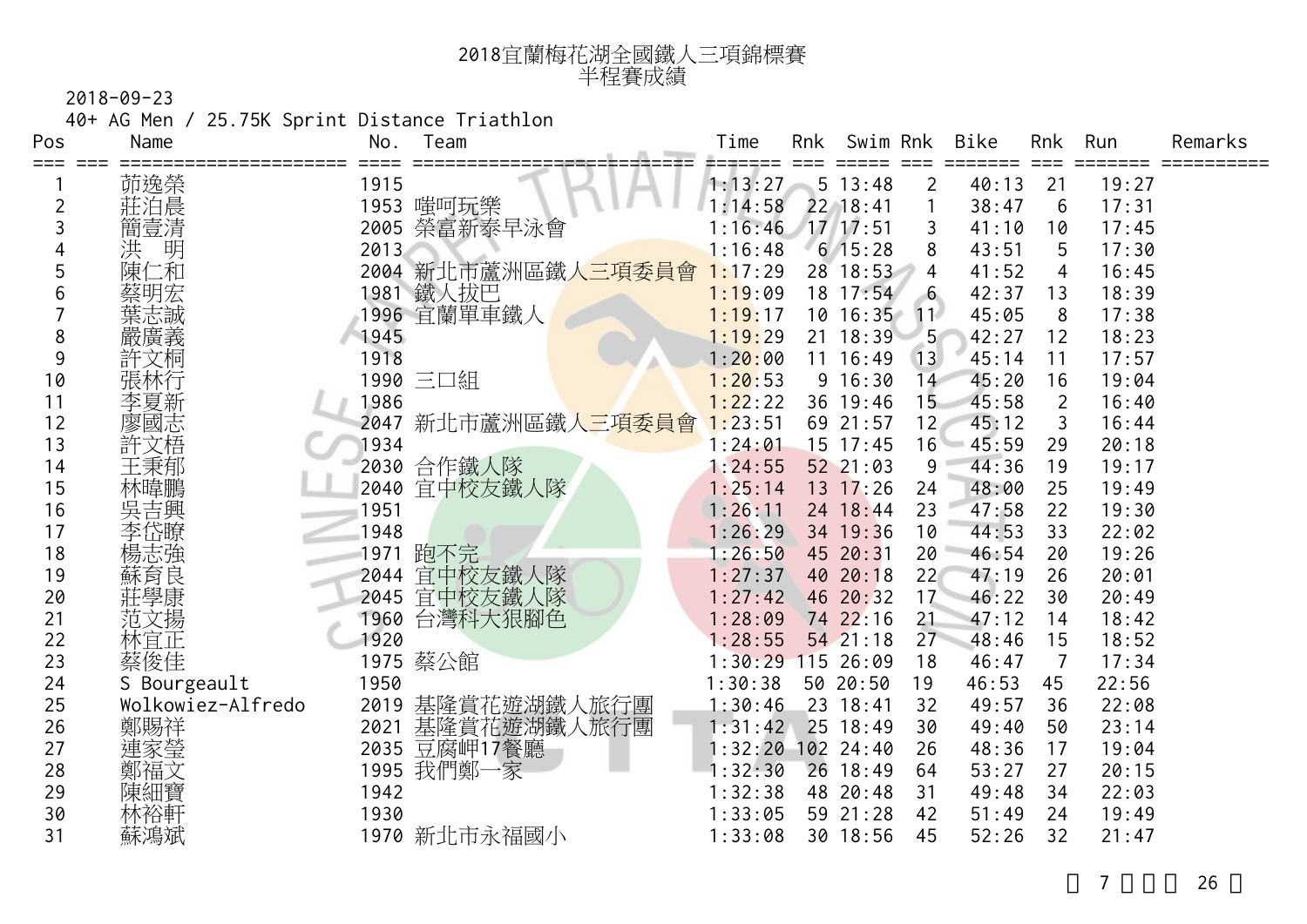| 32     | 王志明        | 1976                     | 22:17<br>44 20:21<br>50:59<br>1:33:35<br>38<br>37    |
|--------|------------|--------------------------|------------------------------------------------------|
| 33     | 林元吉        | 1944                     | 60 21:29<br>28<br>49:15<br>22:58<br>1:33:41<br>47    |
| 34     | ニ豪<br>陳1   | 2029 合作鐵人隊               | 1:34:27<br>49 20:50<br>50:25<br>23:14<br>34<br>49    |
| 35     | 唐世傑        | 我們鄭一家<br>2031            | 31 19:10<br>53:10<br>22:57<br>1:35:16<br>60<br>46    |
| 36     |            | 2024 Ming leather studio | 86 23:26<br>1:35:22<br>53<br>52:47<br>19:09<br>18    |
| $37 *$ | 吳丁進<br>陳新發 | 1936                     | 掉晶片<br>1:35:55 167 39:06<br>164                      |
| 38     | 曾漢性        | 2002 曾家父子                | 1:36:26<br>29 18:55<br>53:03<br>63<br>24:29<br>57    |
| 39     | 黃國倫        | 2042 宜中校友鐵人隊             | 1:36:31<br>95 24:02<br>33<br>50:04<br>22:26<br>39    |
| 40     | 信義         | 1901                     | 1:37:16<br>98 24:13<br>52:46<br>20:18<br>50<br>28    |
| 41     | 韋瑋明        | 2028 合作鐵人隊               | 65 21:47<br>50:38<br>25:07<br>36<br>1:37:31<br>69    |
| 42     | 朱宏文        | 1941 合作鐵人隊               | 94 23:59<br>22:03<br>1:37:43<br>51:41<br>35<br>40    |
| 43     | 龍<br>范     | 1947                     | 1:37:55<br>83 23:04<br>35<br>50:26<br>24:26<br>61    |
| 44     | 楊志剛        | 2027 中興車業                | 39 20:13<br>54:49<br>23:25<br>1:38:27<br>51<br>79    |
| 45     |            | 1949                     | 1:38:35<br>20:18<br>55:38<br>22:39<br>41<br>93<br>41 |
| 46     |            | 1937                     | 1:38:44<br>101 24:35<br>49:16<br>24:54<br>29<br>65   |
| 47     |            | 1922 黃種鈺隊                | 93 23:49<br>48:33<br>1:38:48<br>25<br>26:27<br>96    |
| 48     |            | 2041 宜中校友鐵人隊             | 58 21:28<br>26:09<br>1:39:05<br>39<br>51:29<br>93    |
| 49     |            | 1917                     | 52:59<br>1:39:43<br>99 24:16<br>55<br>40<br>22:30    |
| 50     | 林榮豊        | 1954                     | 52:30<br>91 23:41<br>23:39<br>1:39:48<br>47<br>53    |
| 51     | k嘉         | 中興車業<br>1903             | 59:51<br>55<br>1:40:15<br>8 16:19 133<br>24:06       |
| 52     | 曾明翔        | 國昌路跑社<br>2015            | 56:28<br>43 20:21<br>52<br>23:28<br>1:40:15<br>103   |
| 53     | 吳啟銘        | 台灣科大狠腳色<br>1993          | 76 22:26<br>52:47<br>25:04<br>1:40:16<br>52<br>67    |
| 54     |            | 1963                     | 87 23:34<br>53:05<br>23:57<br>1:40:35<br>58<br>54    |
| 55     | 韓魯聖        | 1935 KDBT                | 1:40:35<br>82 23:03<br>73<br>54:21<br>23:12<br>48    |
| 56     |            | 1939 國昌路跑社               | 37 20:01<br>75<br>26:54<br>1:41:23<br>54:29<br>102   |
| 57     |            | 2025 Ming leather studio | 38 20:05<br>1:41:28<br>77<br>54:45<br>26:39<br>99    |
| 58     |            | 2032 豆腐岬17餐廳             | 35 19:39<br>83<br>55:13 103<br>1:41:47<br>26:56      |
| 59     | 鄭俊雄        | 2034 豆腐岬17餐廳             | 32 19:22<br>55:30 104<br>26:57<br>1:41:47<br>91      |
| 60     | 王錫銘        | 1966                     | 53 21:04<br>62<br>27:29<br>1:41:56<br>$53:24$ 110    |
| 61     | 賴瑞祈        | 1905                     | 20 18:33<br>54:00 127<br>29:28<br>1:42:00<br>70      |
| 62     | 葉金樹        | 2052 榮富新泰早泳會             | 12 17:23 101<br>28:47<br>1:42:22<br>56:14 123        |
| 63     | 林志忠        | 1967 大直3B8               | 1:42:40<br>53:47 107<br>27:15<br>$64$ 21:39<br>69    |
| 64     | 李儒霖        | 2268 台灣科大狠腳色             | 22:53 浮標<br>$1:42:41$ 123 26:49<br>53:00<br>56<br>44 |
| 65     | 陳宏志        | 2039 宜中校友鐵人隊             | 1:43:08 42 20:19 105<br>56:45<br>26:06<br>92         |
| 66     | 陳大鵬        | 1946                     | 80 22:59<br>1:43:15<br>53:41<br>26:36<br>67<br>98    |
| 67     | 鄭冠文        | 2053 榮富新泰早泳會             | $1:43:16$ 67 21:53<br>54:45 100<br>26:39<br>78       |
| 68     | 陳晉祿        | 2038 豆腐岬17餐廳             | 1:43:25 107 25:25<br>52:43<br>25:19<br>48<br>77      |
| 69     | 劉崑盛        | 1913                     | $1:43:27$ 117 26:12<br>51:47<br>25:29<br>81<br>41    |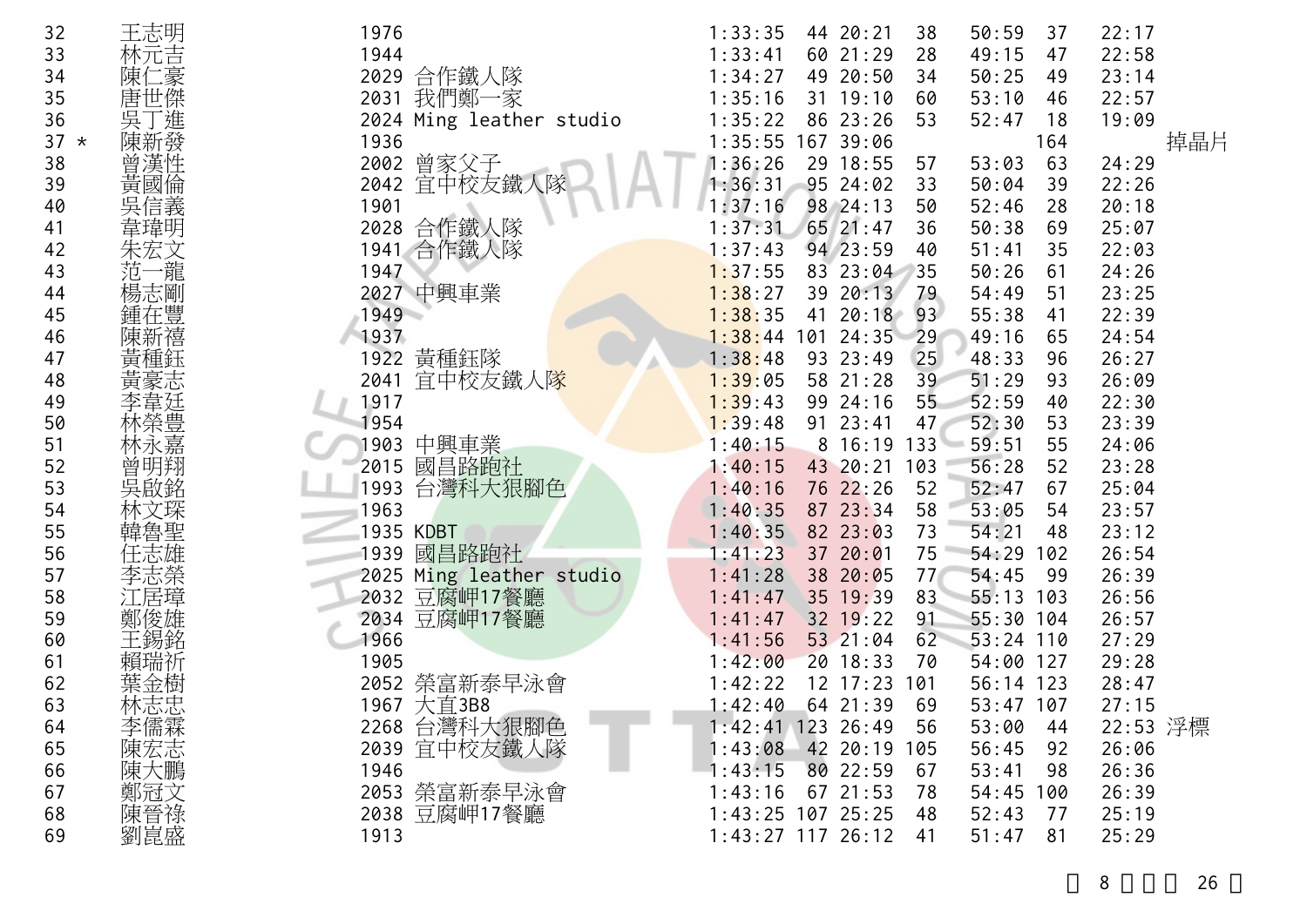| 70  | 張竣傑        | 2054 榮富新泰早泳會                 | 1:43:33<br>14 17:40 135 1:00:23<br>25:31<br>82              |  |
|-----|------------|------------------------------|-------------------------------------------------------------|--|
| 71  | 治秋         | 1910                         | 1:43:37<br>97 24:09<br>84<br>55:14<br>24:15<br>59           |  |
| 72  | 謝昌衡        | 1912                         | 96 24:06<br>1:43:37<br>85<br>55:17<br>58<br>24:15           |  |
| 73  | 巫永光        | 1911                         | 73 22:15 110<br>57:09<br>24:14<br>1:43:37<br>57             |  |
| 74  |            | 1973                         | 51 20:56 120<br>1:43:48<br>58:11<br>24:43<br>64             |  |
| 75  |            | 2260 台灣科大狠腳色                 | 22:46 浮標<br>1:43:50 124 26:51<br>54:14<br>71<br>42          |  |
| 76  |            | 1933                         | 22:53<br>1:43:54 121 26:36<br>54:26<br>74<br>43             |  |
| 77  |            | 1908                         | 1:44:09<br>33 19:31<br>25:53<br>125<br>58:45<br>87          |  |
| 78  |            | 2026 山川鐵人                    | :44:19<br>77 22:39<br>65<br>53:30 115<br>28:11              |  |
| 79  | 楊世民        | 1907 愛運動                     | 66 21:48<br>55:26 114<br>28:02<br>:45:15<br>87              |  |
| 80  | 郭仲實        | 1938                         | 19 18:27<br>32:22<br>1:45:19<br>76<br>54:30 146             |  |
| 81  | 王相和        | 1906                         | 70 21:57 122<br>1:45:24<br>25:16<br>58:12<br>72             |  |
| 82  | 金道         | 2011 H24 Monday Night Runner | $1:45:32$ 106 25:09 115<br>58:01<br>22:23<br>38             |  |
| 83  |            | 2242 桃苗隊                     | $1:45:59$ 134 28:08 63<br>24:26 浮標<br>53:26<br>62           |  |
| 84  | K成         | 1959                         | 55 21:20 111<br>$57:20$ 111<br>27:33<br>1:46:11             |  |
| 85  |            | 2249                         | 24:20 浮標<br>126 27:00<br>55:29<br>89<br>1:46:48<br>60       |  |
| 86  | 范茗翔        | 2243                         | 25:38 浮標<br>137 28:32<br>52:44<br>1:46:53<br>49<br>83       |  |
| 87  | 魏義雄        | 2008 允波鐵人隊                   | 110 25:35<br>52:46<br>1:46:55<br>51<br>120<br>28:35         |  |
| 88  | 曾<br>長全    | 鐵人拔巴<br>1983                 | 53:47<br>24:56<br>$1:47:09$ 136 28:28<br>68<br>66           |  |
| 89  |            | 1980 小鐵+老鐵                   | $129$ 27:13<br>53:06 105<br>1:47:22<br>59<br>27:05          |  |
| 90  |            | 宜中校友鐵人隊<br>2043              | 53:39 144<br>1:47:23<br>63 21:36<br>32:09<br>66             |  |
| 91  |            | 1978                         | 31:20<br>1:47:23<br>79 22:48<br>53:16 139<br>61             |  |
| 92  |            | 1923                         | 57 21:26<br>1:47:24<br>58:11 113<br>27:48<br>121            |  |
| 93  |            | 2267 榮頂隊                     | 25:53 浮標<br>1:47:25<br>85 23:26 118<br>58:06<br>88          |  |
| 94  |            | 榮頂隊<br>2241                  | 25:54 浮標<br>1:47:25<br>11626:10<br>55:23<br>86<br>-89       |  |
| 95  |            | 杯底不要養金魚<br>2266              | 56 21:21<br>20:57 浮標<br>1:47:37<br>153 1:05:20<br>31        |  |
| 96  |            | 1958                         | 113 26:02<br>55:44<br>1:47:39<br>96<br>85<br>25:53          |  |
| 97  | 許昔明        | 1952                         | $92 \t23:46$<br>57:43<br>26:33<br>1:48:01<br>113<br>97      |  |
| 98  | 陸漢威        | 1902                         | 1:48:04<br>$131 \quad 27:23$<br>52:27<br>117<br>28:15<br>46 |  |
| 99  | J Sanders  | 基隆賞花遊湖鐵人旅行團<br>2020          | 1:48:05<br>81 22:59<br>97<br>55:46<br>126<br>29:21          |  |
| 100 | 黃國明        | 1964                         | $1:48:10$ 122 26:40<br>140 1:02:00<br>23<br>19:31           |  |
| 101 | 李應欽        | 1955                         | 28:13<br>$1:48:13$ 112 25:45<br>72<br>54:16 116             |  |
| 102 | 曾明煌        | 1921                         | 1:48:34 104 24:58 102<br>56:17 109<br>27:20                 |  |
| 103 | 吳玉水<br>黃鳳初 | 2010 桃苗隊                     | 1:48:54 103 24:41<br>55:32 122<br>28:43<br>92               |  |
| 104 |            | 2014 好享瘦                     | 1:49:02<br>88 23:38 100<br>56:12 125<br>29:13               |  |
| 105 | 郭健倫        | 1932                         | 1:49:06<br>120 26:29 104<br>56:43<br>25:55<br>90            |  |
| 106 |            | 1957                         | 71 22:02 139 1:01:12<br>25:56<br>1:49:09<br>91              |  |
| 107 | 陳永哲<br>王琮熙 | 1972                         | 75 22:20 141 1:02:37<br>1:49:09<br>24:13<br>56              |  |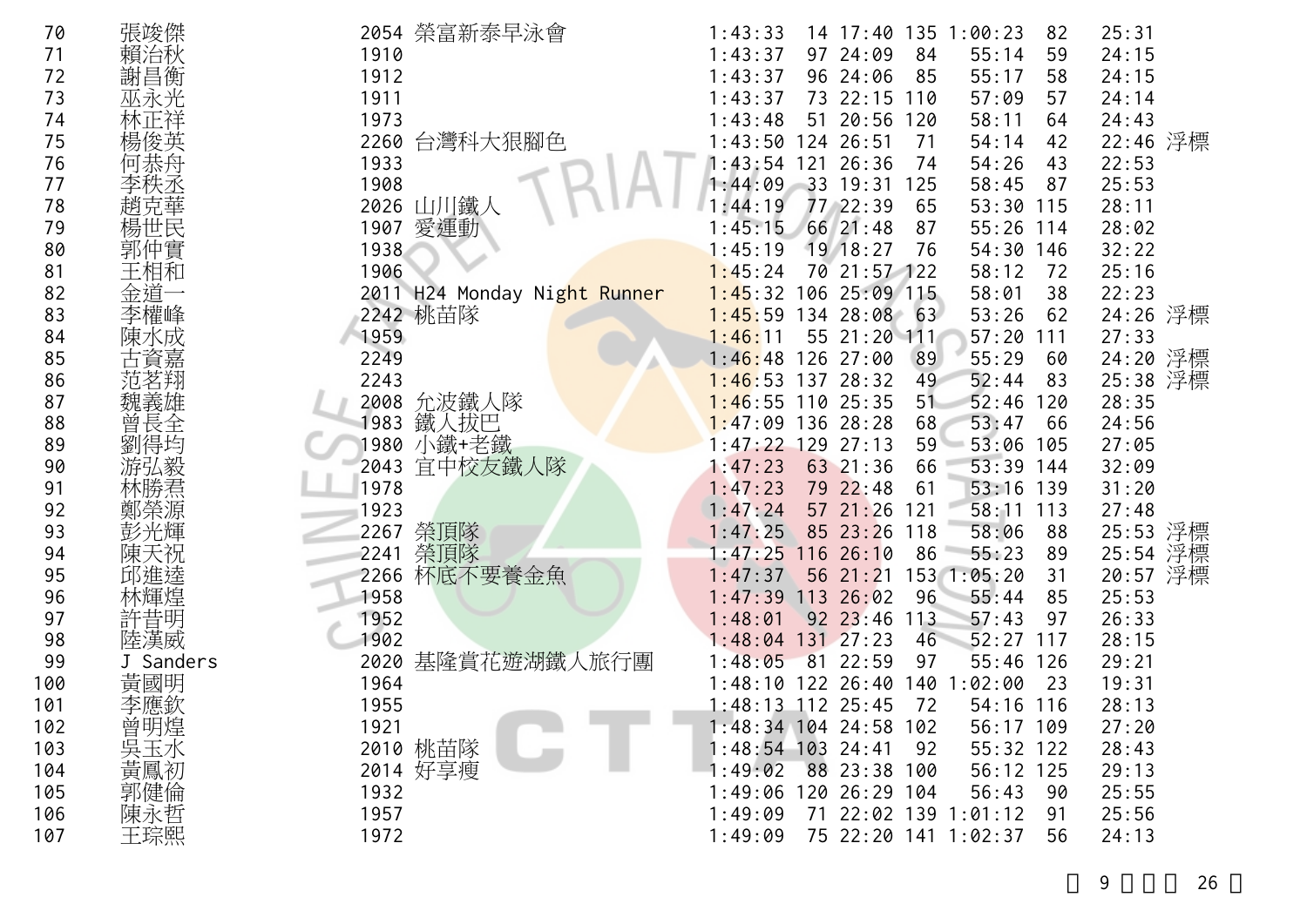| 徐俊能<br>108<br>1989 Ming leather studio<br>1:49:20 27 18:52 132<br>30:40<br>59:49 135<br>張道義<br>2037 豆腐岬17餐廳<br>109<br>1:49:35 133 27:50<br>25:39<br>99<br>56:06<br>84<br>魏柏松<br>1979<br>1:49:38 159 33:28<br>25:24<br>110<br>50:47<br>- 80<br>37<br>陳和煌<br>2271 大山小三<br>111<br>$1:49:41$ 144 30:32<br>52:18 101<br>43<br>游敏材<br>2006 瞇瞇GO<br>112<br>55:39 124<br>28:57<br>$1:50:17$ 111 $25:42$<br>-95<br>廖耿政<br>2247<br>1:50:19 108 25:25 123<br>113<br>58:32<br>95<br>畢祖明<br>1929<br>1:51:03 109 25:28 114<br>57:59 112<br>114<br>27:37 | 26:52 浮標<br>26:22 浮標 |
|-------------------------------------------------------------------------------------------------------------------------------------------------------------------------------------------------------------------------------------------------------------------------------------------------------------------------------------------------------------------------------------------------------------------------------------------------------------------------------------------------------------------------------------------|----------------------|
|                                                                                                                                                                                                                                                                                                                                                                                                                                                                                                                                           |                      |
|                                                                                                                                                                                                                                                                                                                                                                                                                                                                                                                                           |                      |
|                                                                                                                                                                                                                                                                                                                                                                                                                                                                                                                                           |                      |
|                                                                                                                                                                                                                                                                                                                                                                                                                                                                                                                                           |                      |
|                                                                                                                                                                                                                                                                                                                                                                                                                                                                                                                                           |                      |
|                                                                                                                                                                                                                                                                                                                                                                                                                                                                                                                                           |                      |
|                                                                                                                                                                                                                                                                                                                                                                                                                                                                                                                                           |                      |
| 林柏志<br>2018 湧升流鐵人<br>115<br>$1:51:24$ 62 21:33 129<br>59:12 136<br>30:40                                                                                                                                                                                                                                                                                                                                                                                                                                                                  |                      |
| 楊達文<br>2023 K15<br>68 21:56 128<br>116<br>1:51:30<br>59:02 133<br>30:33                                                                                                                                                                                                                                                                                                                                                                                                                                                                   |                      |
| 邱仕杰<br>1928 豆腐岬17餐廳<br>47 20:38 130<br>117<br>1:52:01<br>59:24 143<br>32:00                                                                                                                                                                                                                                                                                                                                                                                                                                                               |                      |
| 劉致顯<br>118<br>$1:52:22$ 114 26:05<br>55:38 134<br>30:40<br>1961<br>94                                                                                                                                                                                                                                                                                                                                                                                                                                                                     |                      |
| 季中主<br>1924<br>1:52:23<br>90 23:40 124<br>119<br>58:41 131<br>30:02                                                                                                                                                                                                                                                                                                                                                                                                                                                                       |                      |
| 1974<br>$1:53:05$ 145 30:46 82<br>55:03 108<br>120<br>27:16                                                                                                                                                                                                                                                                                                                                                                                                                                                                               |                      |
| 楊恆信<br>1982 鐵人拔巴<br>121<br>$1:53:12$ 128 27:08 112<br>28:22<br>$57:43$ 119                                                                                                                                                                                                                                                                                                                                                                                                                                                                |                      |
| 林國華<br>2264 史上最沒默契夫妻檔<br>122<br>$1:53:23$ 151 32:06 80<br>54:56<br>- 94                                                                                                                                                                                                                                                                                                                                                                                                                                                                   | 26:22 浮標             |
| 123<br>1927<br>1:53:29<br>84 23:15 108<br>57:00 150<br>33:15                                                                                                                                                                                                                                                                                                                                                                                                                                                                              |                      |
| 劉韋辰<br>2263 台灣科大狠腳色<br>124<br>56:49 148<br>$1:53:40$ 100 24:18 106                                                                                                                                                                                                                                                                                                                                                                                                                                                                        | 32:33 浮標             |
| 張銘志<br>1999 柏尹集團<br>89 23:40 134 1:00:08 132<br>125<br>1:53:53<br>30:06                                                                                                                                                                                                                                                                                                                                                                                                                                                                   |                      |
| 2262 台灣科大狠腳色<br>126<br>$1:53:58$ 163 36:06<br>52:49<br>劉家順<br>54<br>68                                                                                                                                                                                                                                                                                                                                                                                                                                                                    | 25:04 浮標             |
| 高振修<br>127<br>1962<br>$56:57$ 155<br>34:53<br>1:54:00<br>72 22:11 107                                                                                                                                                                                                                                                                                                                                                                                                                                                                     |                      |
| 1919 柏尹集團<br>78 22:45 126<br>128<br>$58:48$ 152<br>33:46<br>陳啟莊<br>1:55:18                                                                                                                                                                                                                                                                                                                                                                                                                                                                |                      |
| 2033 豆腐岬17餐廳<br>張群宜<br>林振華<br>129<br>16 17:49 137 1:00:45 160<br>1:55:21<br>36:48                                                                                                                                                                                                                                                                                                                                                                                                                                                         |                      |
| 2273 榮富新泰早泳會<br>130<br>1:55:48 125 26:57 116<br>58:03 137                                                                                                                                                                                                                                                                                                                                                                                                                                                                                 | 30:49 浮標             |
| 何馴申<br>1925<br>1:56:01 119 26:23 117<br>58:05 141<br>131<br>31:35                                                                                                                                                                                                                                                                                                                                                                                                                                                                         |                      |
| 2297 跑不完<br>132<br>86                                                                                                                                                                                                                                                                                                                                                                                                                                                                                                                     | 25:53 浮標             |
| 133<br>1931<br>61 21:30 157 1:08:39 106<br>27:14<br>1:57:23                                                                                                                                                                                                                                                                                                                                                                                                                                                                               |                      |
| 1914 堅持<br>李錫琨<br>134<br>$1:58:59$ 150 31:42 127 59:00 118<br>28:18                                                                                                                                                                                                                                                                                                                                                                                                                                                                       |                      |
| 2022 K15<br>135<br>140 28:53 119<br>32:21<br>1:59:21<br>58:08 145                                                                                                                                                                                                                                                                                                                                                                                                                                                                         |                      |
| 2261 台灣科大狠腳色<br>邱高弘<br>136<br>2:00:11 158 33:26<br>88<br>55:28 138                                                                                                                                                                                                                                                                                                                                                                                                                                                                        | 31:18 浮標             |
| 25:11<br>137<br>2257<br>2:00:46 146 30:54 150 1:04:43<br>翁國翔<br>70                                                                                                                                                                                                                                                                                                                                                                                                                                                                        | 浮標                   |
| 張勝亮<br>2254<br>138<br>2:00:53 142 30:18 154 1:05:21<br>71                                                                                                                                                                                                                                                                                                                                                                                                                                                                                 | 25:16 浮標             |
| 許鑫榮<br>2255<br>139<br>2:00:59 147 31:02 149 1:04:39 78                                                                                                                                                                                                                                                                                                                                                                                                                                                                                    | 25:19 浮標<br>25:17 浮標 |
| 馬英九<br>2250<br>140<br>2:00:59 152 32:08 146 1:03:35<br>-73                                                                                                                                                                                                                                                                                                                                                                                                                                                                                |                      |
| 張建勇<br>2253<br>141<br>2:01:00 154 32:10 144 1:03:33<br>76                                                                                                                                                                                                                                                                                                                                                                                                                                                                                 | 25:18 浮標             |
| 王璞建<br>2:01:00 149 31:33 148 1:04:08<br>142<br>2258<br>79                                                                                                                                                                                                                                                                                                                                                                                                                                                                                 | 25:20 浮標             |
| 黃俊嘉<br>2251<br>2:01:00 153 32:09 145 1:03:34<br>143<br>75                                                                                                                                                                                                                                                                                                                                                                                                                                                                                 | 25:18 浮標             |
| 柯朝陽<br>2252<br>2:01:00 143 30:31 151 1:05:13<br>144<br>74                                                                                                                                                                                                                                                                                                                                                                                                                                                                                 | 25:18 浮標             |
| 陳訓文<br>145<br>1956<br>2:01:39 165 36:41<br>29:30<br>90<br>55:29 128                                                                                                                                                                                                                                                                                                                                                                                                                                                                       |                      |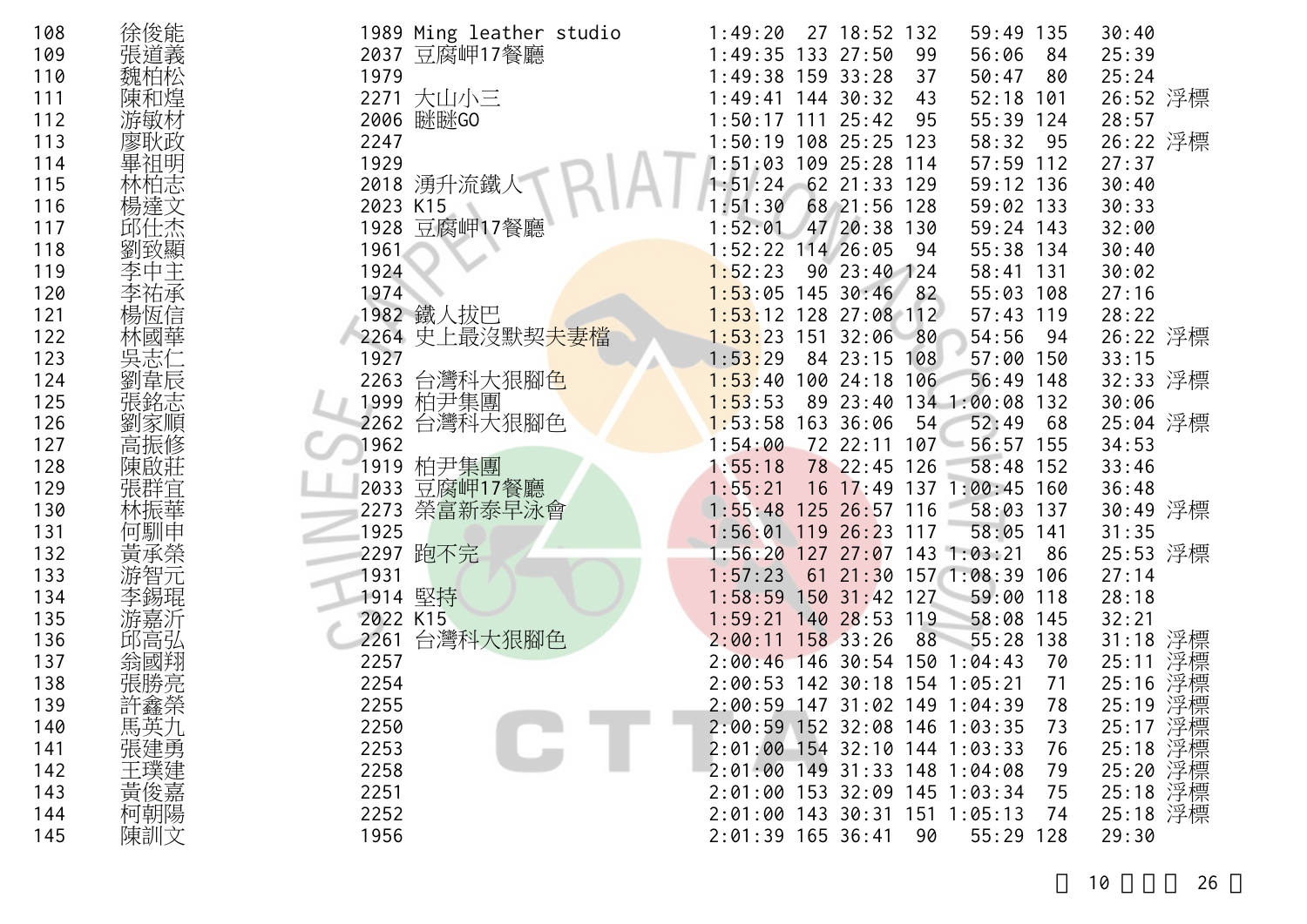| 周寬程<br>146<br>147<br>148<br>149<br>150<br>151<br>152<br>153<br>止翰<br>154<br>王定康<br>155                                                     | 1926<br>1969<br>下公館鐵人隊<br>2049 榮富新泰早泳會<br>2248<br>2240 好柿連連-大雪山甜柿<br>2007 五股河馬轉大人<br>2012 高柏科技<br>2259<br>2269 榮頂隊                                                                                                                               | 2:02:34 160 33:37 131<br>59:28 129<br>29:30<br>31:32<br>2:05:55 148 31:21 142 1:03:03 140<br>2:06:14 139 28:47 138 1:01:02 159<br>36:27<br>29:40 浮標<br>2:06:24 168 40:48<br>98<br>55:57 130<br>34:29 浮標<br>2:06:29 161 34:55 109<br>57:06 153<br>2:06:47 157 33:21 136 1:00:28 149<br>32:58<br>2:08:10 130 27:14 152 1:05:16 157<br>35:41<br>31:52 浮標<br>2:08:19 156 32:24 147 1:04:04 142<br>35:43 浮標<br>2:08:42 166 38:01<br>81<br>54:59 158<br>2:11:13 118 26:13 155 1:06:44 163<br>38:17                                   |
|--------------------------------------------------------------------------------------------------------------------------------------------|--------------------------------------------------------------------------------------------------------------------------------------------------------------------------------------------------------------------------------------------------|--------------------------------------------------------------------------------------------------------------------------------------------------------------------------------------------------------------------------------------------------------------------------------------------------------------------------------------------------------------------------------------------------------------------------------------------------------------------------------------------------------------------------------|
| 156<br>157<br>158<br>159<br>160<br>161<br>簡正鼎<br>DSQ 游竣博<br>鄧立忠<br><b>DNF</b><br>DSQ 陳泰仰<br>DSQ 陳和昆<br><b>DNF</b><br>謝武松<br>DNF 范鍵勇<br>沈琮勳 | 1992 下公館鐵人隊<br>2048 榮富新泰早泳會<br>2046 堅持<br>1968<br>1984 鐵人拔巴<br>2036 豆腐岬17餐廳<br>2246 yutogo<br>2244<br>2016 黃種鈺隊<br>2265 沒有絕隊<br>2256<br>1988 KDBT<br>1998 柏尹集團<br>2017 淡水新光                                                                      | 2:11:31 141 29:01 156 1:07:19 156<br>35:13<br>2:12:08 132 27:42 160 1:11:57 147<br>32:29<br>2:12:10 135 28:08 158 1:09:15 154<br>34:48<br>2:14:42 138 28:45 162 1:12:37 151<br>33:21<br>37:27<br>2:22:13 155 32:18 161 1:12:28 161<br>37:59 浮標<br>2:29:15 164 36:37 163 1:14:40 162<br>17:38 未依梯次k<br>4 13:17<br>43:00<br>9<br>52:19 121<br>110:15<br>28:36 SWIM DNF<br>44<br>13:19 RUN異常<br>105 25:08 159 1:09:41<br>$\overline{1}$<br>B/R異常<br>7 15:54<br>165<br>2 10:57<br>SWIM DNF<br>$3 \t11:02$<br>SWIM DNF<br>162 35:39 |
| 裁<br>判:<br>黃金宏/TPE                                                                                                                         | 賽事資訊: Swim 750 m/1 lap; Bike 20 km/1 lap; Run 4.6 km/2 laps<br>賽事環境: Water temperature 27 C; Air temperature 28-33 C; No Wetsuit swim<br>仲裁委員: 陳東波/TPE; 潘瑞根/TPE; 蕭淑芬/TPE; 羅仁駿/TPE; 林惠美/TPE; 陳銘風/TPE;<br>計時: Chinese Taipei Triathlon Association | 劉錫鑫/TPE<br>Print 2019-07-03, 19:58:22                                                                                                                                                                                                                                                                                                                                                                                                                                                                                          |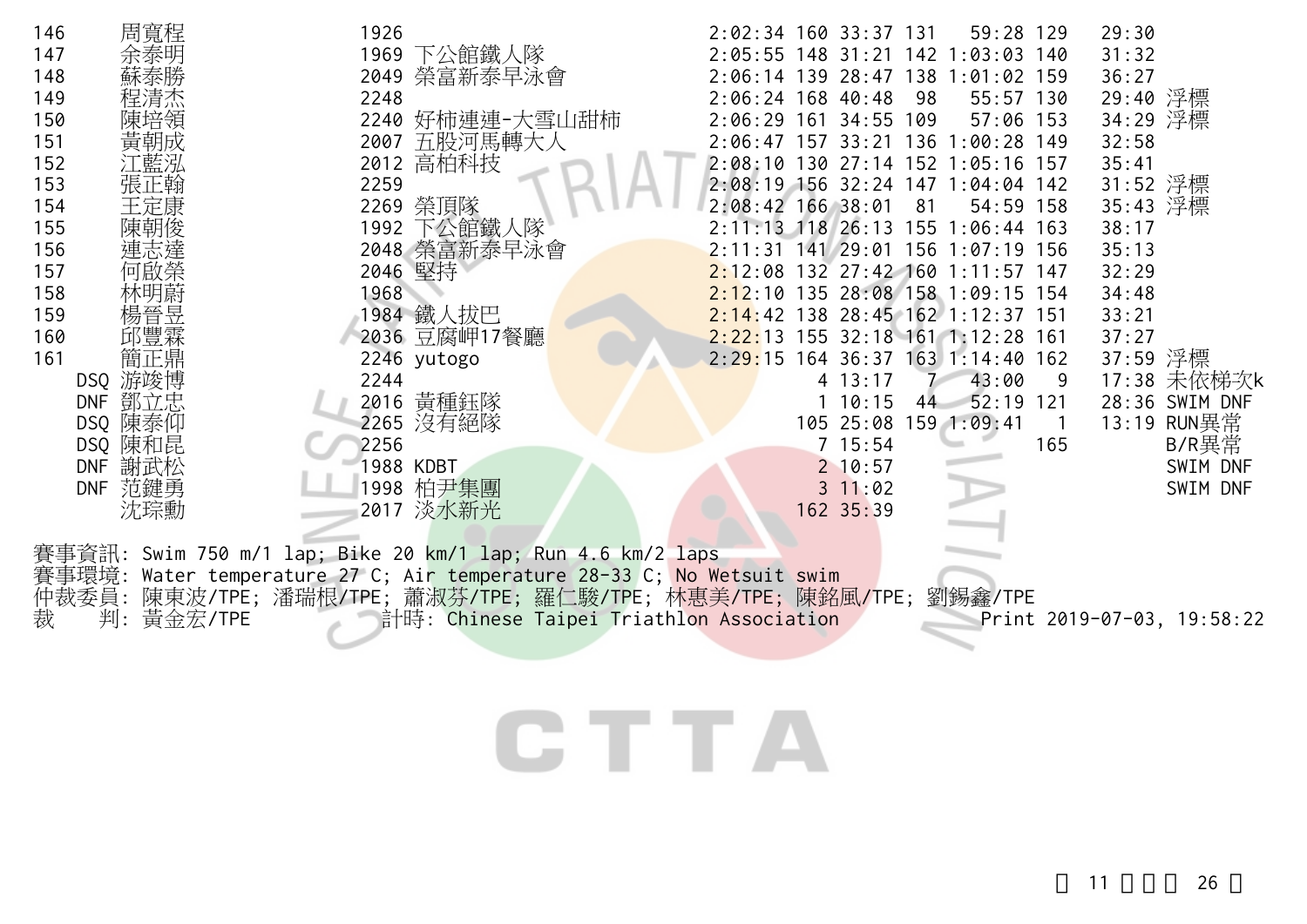| 2018宜蘭梅花湖全國鐵人三項錦標賽 |
|--------------------|
| 半程賽成績              |

30-39 AG Men / 25.75K Sprint Distance Triathlon

| Pos | Name     | No.<br>Team                   | Time    | Rnk | Swim Rnk     |                | Bike  | Rnk               | Run   | Remarks |
|-----|----------|-------------------------------|---------|-----|--------------|----------------|-------|-------------------|-------|---------|
| === | 陳弘偉      | 1893 羅東偉展出張嘴車隊                | 1:07:49 |     | 14 15:50     |                | 37:10 |                   | 14:50 |         |
| 2   | 謝漢霖      | 1864 和我一起愛運動                  | 1:08:46 |     | $3 \t11:59$  | $\overline{2}$ | 38:37 | 7                 | 18:10 |         |
| 3   | 游承翰      | 1868                          | 1:08:57 |     | $9 \t14:17$  | 3              | 38:52 | 3                 | 15:49 |         |
| 4   | S Dawson | 1850                          | 1:14:39 |     | 8, 14:15     | 4              | 41:22 | $12 \overline{ }$ | 19:03 |         |
| 5   | 林志偉      | 1844                          | 1:15:08 |     | $21 \t17:39$ | 6              | 41:59 | 2                 | 15:31 |         |
| 6   | 鄭克明      | 1854 永吉成人鐵人幫                  | 1:15:09 |     | 6 13:24      | 10             | 43:34 | 8                 | 18:12 |         |
|     | 賴承諺      | 1830                          | 1:16:10 |     | $17 \t16:51$ | 5 <sup>5</sup> | 41:24 | 6                 | 17:56 |         |
| 8   | 劉家源      | 1857 鐵人拔巴                     | 1:16:34 |     | 5 13:22      | 9              | 43:09 | 17                | 20:04 |         |
| 9   | 吳冠億      | 榮富新泰早泳 <mark>會</mark><br>1891 | 1:18:00 |     | 13 15:26     | 8              | 42:33 | 16                | 20:02 |         |
| 10  | 張世賢      | 嗤呵玩樂<br>1867                  | 1:18:16 |     | 23 17:57     |                | 42:05 | 9                 | 18:14 |         |
| 11  | 陳子挺      | 基隆賞花遊湖鐵人旅行團<br>1842           | 1:20:36 |     | 15 16:13     | 11             | 43:37 | 22                | 20:47 |         |
| 12  | 黃貫展      | 五股河馬轉大人<br>1875               | 1:20:56 |     | 27 18:39     | 16             | 44:56 | 5                 | 17:22 |         |
| 13  | 潘政君      | 宜中校友鐵人隊<br>1886               | 1:21:27 |     | 10 14:47     | 18             | 46:18 | 19                | 20:24 |         |
| 14  | 游世傑      | 1855                          | 1:23:00 |     | $25$ 18:12   | 13             | 44:20 | 20                | 20:30 |         |
| 15  | 田志偉      | 1870 宜中校友鐵人隊                  | 1:23:29 |     | 16 16:44     | 17             | 45:24 | 28                | 21:22 |         |
| 16  | 杜健平      | 1846                          | 1:24:21 |     | 33 20:48     | 12             | 44:01 | 15                | 19:33 |         |
| 17  | 張時議      | 1821 三口組                      | 1:24:50 |     | 18 16:57     | 22             | 49:14 | 10                | 18:40 |         |
| 18  | 鄭詠儒      | 1852                          | 1:25:22 |     | 37 21:24     | 14             | 44:45 | 13                | 19:14 |         |
| 19  | 楊文涵      | 宜中校友鐵人隊<br>1887               | 1:27:03 |     | 20 17:34     | 23             | 49:16 | 18                | 20:14 |         |
| 20  | 游孟書      | 1845 瞇瞇GO                     | 1:27:59 |     | 29 19:38     | 21             | 47:33 | 23                | 20:49 |         |
| 21  | 陳弘宇      | 永吉成人鐵人幫<br>1876               | 1:28:04 |     | 12 15:09     | 31             | 51:01 | 30                | 21:56 |         |
| 22  | 林育詩      | 海賊<br>1894                    | 1:28:48 |     | 31 19:54     | 20             | 46:39 | 33                | 22:16 |         |
| 23  | 周修毅      | 1892 榮富新泰早泳會                  | 1:29:02 |     | $22$ 17:42   | 27             | 50:04 | 27                | 21:17 |         |
| 24  | 楊顯錤      | 1880 黑帽部隊                     | 1:29:28 |     | 19 17:07     | 29             | 50:08 | 32                | 22:14 |         |
| 25  | 邱豐茂      | 1843                          | 1:29:33 |     | 42 22:09     | 19             | 46:18 | 24                | 21:07 |         |
| 26  | 蔡正億      | 1819 埔里鐵人                     | 1:29:59 |     | 7 14:14      | 33             | 51:40 | 42                | 24:06 |         |
| 27  | 江信宏      | 1849                          | :31:45  |     | 4 12:16      | 42             | 54:36 | 45                | 24:54 |         |
| 28  | 李英碩      | 1883 NCO勇士鐵人                  | :32:33  |     | $61$ 25:46   | 15             | 44:46 | 31                | 22:02 |         |
| 29  | 盤明貴      | 1888 愛運動                      | 1:33:19 |     | 32 19:59     | 26             | 50:01 | 38                | 23:20 |         |
| 30  | 林聖智      | 1872 員東跑咖                     | 1:33:47 |     | 28 18:49     | 39             | 53:51 | 25                | 21:08 |         |
| 31  | 陳功展      | 1818                          | 1:35:32 |     | 54 24:43     | 25             | 49:42 | 26                | 21:08 |         |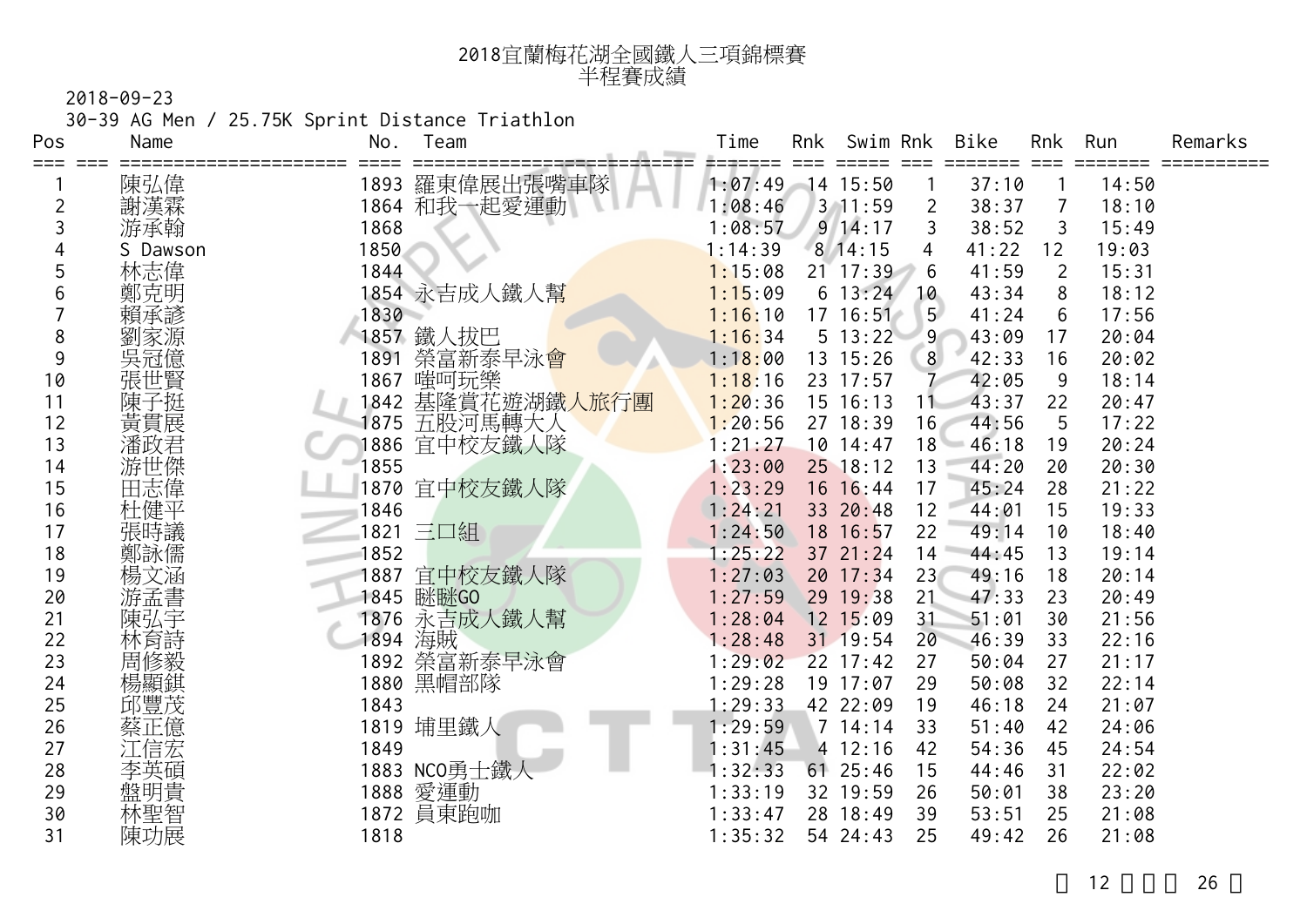| 32 | 黃宇佑            | 1851                     | 1:35:39<br>35 21:13<br>23:14<br>32<br>51:14<br>37       |
|----|----------------|--------------------------|---------------------------------------------------------|
| 33 | 楊邦立            | 1825                     | 1:36:23<br>41<br>21:51<br>24<br>49:19<br>47<br>25:13    |
| 34 | 郭彥男            | 1871<br>怒吼的背肌            | 1:37:01<br>51 23:52<br>54:17<br>18:52<br>41<br>11       |
| 35 | 温駿傑            | 1862 三連幫                 | 1:37:04<br>34 20:58<br>50:05<br>26:02<br>28<br>56       |
| 36 |                |                          | 38<br>1:37:23<br>44 22:21<br>53:29<br>29                |
|    | 陳淵琮            | 1869 Gogogo              | 21:34                                                   |
| 37 | 蘇昭安            | 高柏科技<br>1873             | 23:57<br>1:41:05<br>48 23:06<br>54:03<br>40<br>41       |
| 38 | 梁文檉            | 2227                     | 22:51 浮標<br>75 29:44<br>1:42:44<br>30<br>35<br>50:10    |
| 39 | 王逸學            | 1832                     | 1:42:50<br>43<br>30 19:41<br>55:29<br>64<br>27:41       |
| 40 | 張文翔            | 1828<br>怒吼的背肌            | 1:42:57<br>25:21<br>36 21:20<br>45<br>56:16<br>49       |
| 41 | 金國錦            | 1820<br>Cross-Step       | 39 21:30<br>25:46<br>1:43:57<br>49<br>56:42<br>52       |
| 42 | 沈峻德            | 1841 淡水新光                | 1:44:19<br>38 21:29<br>51<br>57:27<br>50<br>25:24       |
| 43 | 王怡翔            | 1837                     | 68 27:50<br>25:30<br>1:46:00<br>52:42<br>34<br>51       |
| 44 | 許家偉            | 2233 美美上總裁               | 64 26:25<br>20:38 浮標<br>1:46:15<br>58<br>59:13<br>21    |
| 45 |                | 醫護鐵人<br>1861             | 36<br>1:47:06<br>50 23:50<br>53:13<br>72<br>30:04       |
| 46 | 呂冠潁            | 愛運動<br>1889              | 24:56<br>1:47:08<br>59 25:41<br>56:33<br>46<br>47       |
| 47 | 陳致男            | 愛運動<br>1890              | 49 23:47<br>1:47:10<br>56:42<br>59<br>26:43<br>48       |
| 48 | 王(糸宏)騰         | 1866 跑不完                 | 53<br>25:59<br>1:47:30<br>58 25:39<br>44<br>55:52       |
| 49 | 李文琪            | 合作鐵人隊<br>2237            | 23:12 浮標<br>1:47:55<br>82 32:01<br>52:44<br>36<br>35    |
| 50 | 邱奕彰            | 1822                     | 55 25:05<br>58:50<br>1:48:08<br>56<br>43<br>24:13       |
| 51 | 張宏宇            | 1834                     | 57<br>1:48:18<br>26 18:15<br>70 1:03:48<br>26:16        |
| 52 | 李昕懋            | 2220                     | 19:17 浮標<br>1:50:11<br>79 30:52<br>62 1:00:03<br>14     |
| 53 | 邱伊仁            | 東風鐵人<br>1865             | 46 22:25<br>55<br>29:37<br>1:50:45<br>58:44<br>71       |
| 54 | 賴松鈿            | 1840                     | 58<br>1:50:49<br>57 25:30<br>54<br>58:39<br>26:41       |
| 55 | 袁正泰            | 跑不完<br>1881              | 1:51:34<br>74 29:43<br>57<br>59:03<br>22:49<br>34       |
| 56 | 陳勝有            | 1838                     | 1:51:48<br>70 28:52<br>59<br>23:27<br>59:29<br>39       |
| 57 | 黃嘉興            | 1833                     | 1:52:30<br>47 22:44<br>50<br>77<br>32:21<br>57:26       |
| 58 | 陳威華<br>王陳信達    | V+T+R+J+欣正+琇琇&小嵐<br>2222 | 25:20 浮標<br>66 1:02:02<br>1:53:37<br>63 26:16<br>48     |
| 59 |                | 沒有絕隊<br>2231             | 26:01 浮標<br>65 1:01:27<br>1:54:07<br>65 26:40<br>54     |
| 60 | 陳志豪            | 2232 沒有絕隊                | 26:02 浮標<br>60 25:45<br>$67$ $1:02:21$<br>1:54:07<br>55 |
| 61 | 廖冠帝            | 1824                     | 29:19<br>58:20<br>26:56<br>1:54:34<br>71<br>53<br>60    |
| 62 | 黃世昌            | 醫護鐵人<br>1859             | 62 25:48<br>78<br>1:54:44<br>46<br>56:16<br>32:40       |
| 63 | 周柏瑋            | 2221                     | 27:21 浮標<br>1:54:57<br>37<br>53:18<br>62<br>84, 34:19   |
| 64 | 葉志勤<br>WAN 黃浩彰 | 1831 雷雷家族                | $1:55:33$ 43 22:16<br>68 1:02:39<br>30:39<br>74         |
| 65 |                | 1836                     | 27:11 改浮標<br>84 1:21:22<br>1:56:41<br>28:09<br>61       |
| 66 | 張瑋修            | 2229 四零四科技               | 28:19 浮標<br>72 29:30<br>59:30<br>1:57:17<br>60<br>68    |
| 67 | 楊書恆            | 2228 傻B闖江湖               | 27:55 浮標<br>69 28:12<br>1:57:26<br>$64$ 1:01:20<br>65   |
| 68 | 吳威廷            | 1874 威飽手作早餐              | 66 27:07<br>59:33<br>1:57:48<br>31:09<br>61<br>75       |
| 69 | 黃逸群            | 1863 四零四科技               | 1:58:43<br>40 21:47<br>77 1:07:36<br>70<br>29:21        |

13 26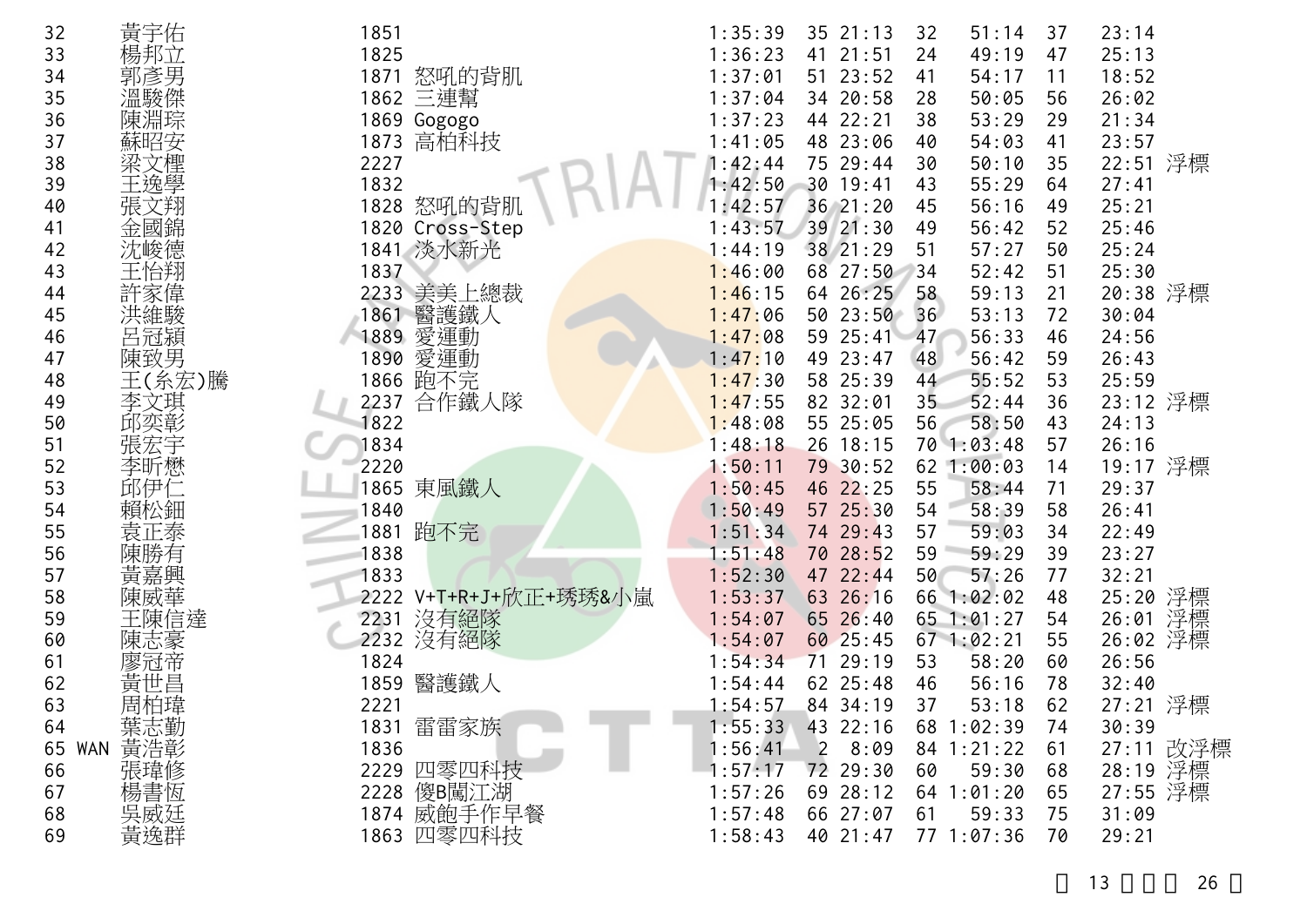| 70<br>71<br>72<br>73<br>74<br>哉<br>75                         | 2235 傻B闖江湖<br>1829<br>1826<br>2223<br>2239 第一次獻給梅花湖<br>1853                                                                                                                                                                            | 1:58:56<br>53 24:31<br>74 1:06:20<br>2:01:21<br>78 30:45<br>73 1:05:44<br>2:01:24<br>24 18:06<br>79 1:12:49<br>2:01:59<br>45 22:23<br>$82 \t1:15:40$<br>2:02:10<br>67 27:41<br>75 1:07:08<br>2:03:08<br>52 24:18<br>63 1:00:58 | 28:06 浮標<br>67<br>24:53<br>44<br>30:30<br>73<br>23:56 浮標<br>40<br>27:21 浮標<br>63<br>37:53<br>85       |
|---------------------------------------------------------------|----------------------------------------------------------------------------------------------------------------------------------------------------------------------------------------------------------------------------------------|--------------------------------------------------------------------------------------------------------------------------------------------------------------------------------------------------------------------------------|-------------------------------------------------------------------------------------------------------|
| 76<br>77<br>78<br>79<br>80<br>蔣國新                             | 1817<br>2225<br>2224<br>2219 沒有絕隊<br>1882 Cross-Step                                                                                                                                                                                   | 2:06:15<br>56 25:11<br>69 1:03:02<br>81 31:33<br>2:07:33<br>76 1:07:19<br>2:09:34<br>86 37:52<br>57:58<br>52<br>2:10:56 73 29:42<br>72 1:05:30<br>2:12:44<br>85 36:54<br>$71 \t1:04:32$                                        | 38:03<br>86<br>28:42 浮標<br>69<br>33:46 浮標<br>81<br>35:45 浮標<br>82<br>31:20<br>76                      |
| 81<br>82<br>張振超<br>83<br>林以函<br>84<br>85<br>廖崇舜<br><b>DNF</b> | 2226 三連幫<br>2236 五股河馬轉大人<br>1885 五股河馬轉大人<br>2230 三連幫<br>2238 扭豆豆<br>1839                                                                                                                                                               | 77 30:45<br>2:17:41<br>80 1:13:15<br>2:20:44<br>83 32:19<br>78 1:08:49<br>2:21:18<br>80 31:08 81 1:14:07<br>2:27:58<br>76 30:25<br>851:21:35<br>2:34:29<br>88 43:10<br>83 1:18:23<br>89 52:40                                  | 33:43 浮標<br>80<br>39:38 浮標<br>87<br>36:03<br>84<br>35:58 浮標<br>83<br>32:56 浮標<br>79<br>88<br>SWIM DNF |
| 吳宗霖<br><b>DNF</b><br>DSQ 許文豪<br>杯裕槑<br>彭偉軒                    | 2234 桃苗隊<br>1877 美美上總裁<br>1847<br>1827                                                                                                                                                                                                 | 4:42<br>86 1:32:12<br>87<br>11114:51<br>87 41:51                                                                                                                                                                               | 66<br>28:05 SWIM DNF<br>16:05 SWIM DNS<br>4                                                           |
| 事環境:<br>仲裁委員:<br>判: 黃金宏/TPE<br>裁                              | 賽事資訊: Swim 750 m/1 lap; Bike 20 km/1 lap; Run 4.6 km/2 laps<br>Water temperature 27 C; Air temperature 28-33 C; No Wetsuit swim<br>陳東波/TPE;潘瑞根/TPE;蕭淑芬/TPE;羅仁駿/TPE;林惠美/TPE;陳銘風/TPE;劉錫鑫/TPE<br>計時: Chinese Taipei Triathlon Association |                                                                                                                                                                                                                                | Print 2019-07-03, 19:58:22                                                                            |

CTTA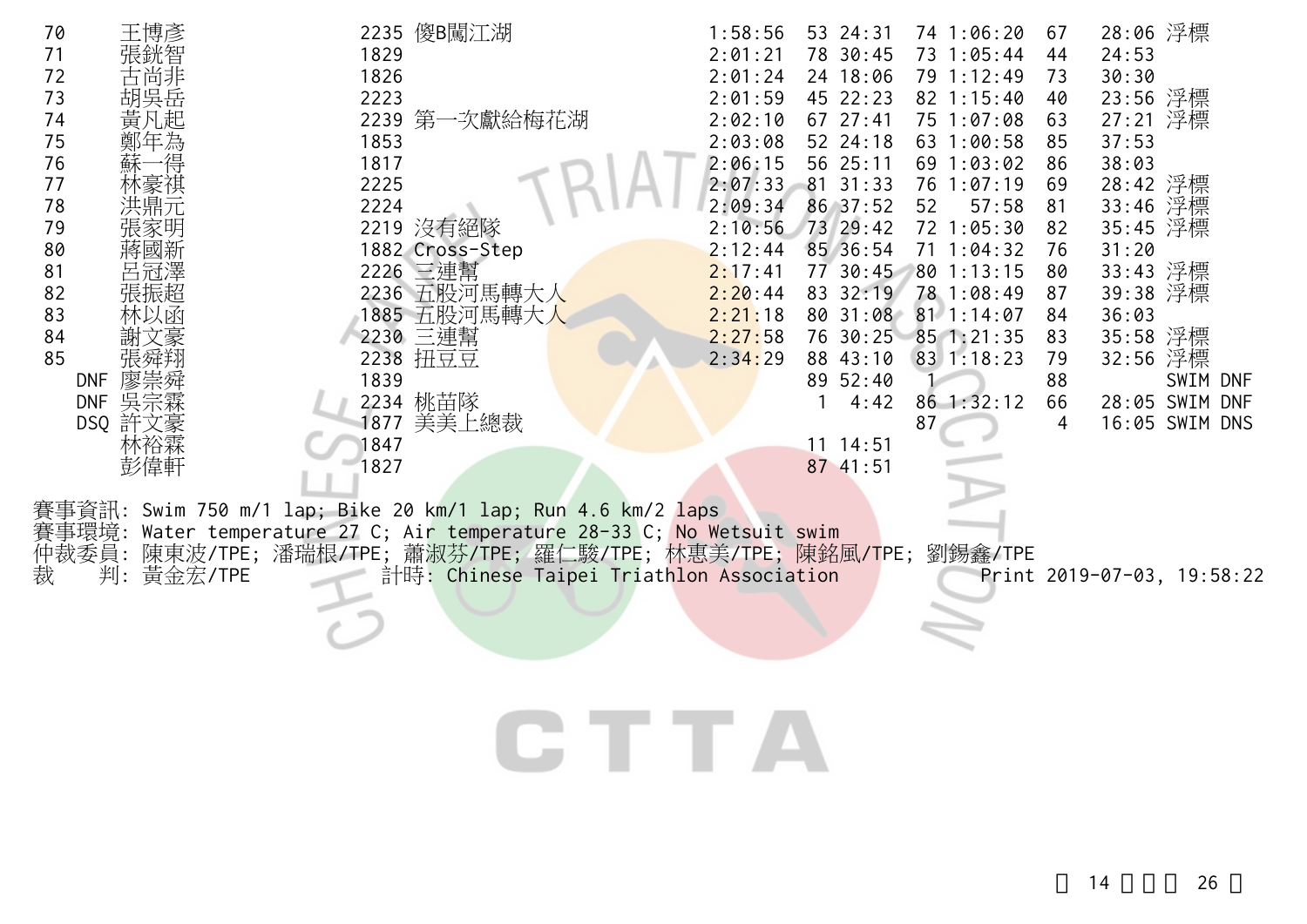| 2018宜蘭梅花湖全國鐵人三項錦標賽 |
|--------------------|
| 半程賽成績              |

20-29 AG Men / 25.75K Sprint Distance Triathlon

| Pos            | Name              | No.      | Team                        | Time    | Rnk | Swim Rnk     |                 | Bike       | Rnk            | Run      | Remarks |
|----------------|-------------------|----------|-----------------------------|---------|-----|--------------|-----------------|------------|----------------|----------|---------|
| ===            | 邱韋強               |          | 1792 桃園市體育會鐵人三項委員會 1:02:02  |         |     | 12:07        |                 | 35:18      |                | 14:38    |         |
| $\overline{c}$ | 毛培瑞               | 1772     |                             | 1:06:57 |     | $5 \t13:46$  | 2               | 37:35      | $\overline{2}$ | 15:37    |         |
| 3              | 徐培嚴               |          | 1808 屏科大鐵人隊高雄市鐵人<br>三項      | 1:07:22 |     | 212:08       | 3               | 37:53      | 4              | 17:22    |         |
| 4              |                   |          | 1787 CST泳隊                  | 1:11:55 |     | 3/12:11      | 5               | 40:22      | 7              | 19:24    |         |
| 5              | 黃志超               | 1766     |                             | 1:13:44 |     | 8 16:39      | 6               | 41:07      | 3              | 15:59    |         |
| 6              | 陳立宏               |          | 1794 湧升流鐵人                  | 1:16:26 |     | 12 17:28     | $\overline{4}$  | 39:53      | 6              | 19:06    |         |
|                | 香展東               | 1775     |                             | 1:18:47 |     | 4 13:09      | 8 <sup>°</sup>  | 46:00      | 9              | 19:39    |         |
| 8              |                   |          | 1783 大吉大利今晚 <mark>吃雞</mark> | 1:21:21 |     | $13 \t17:52$ | 7 <sup>1</sup>  | 43:54      | 8              | 19:36    |         |
| 9              | 陳暉迪<br>孫          |          | 1782 東風鐵人                   | 1:24:42 |     | $6\;15:53$   | 12              | 47:11      | 16             | 21:38    |         |
| 10             | 王振瑋               | 1778     |                             | 1:24:57 |     | $11$ 17:15   | 15 <sub>1</sub> | 49:26      | 5              | 18:17    |         |
| 11             | 黃思翰               | 1801     | Huang family                | 1:28:32 |     | 23 20:03     | 10              | 46:37      | 17             | 21:53    |         |
| 12             | 黃思誠<br><b>WAN</b> |          | 1788 Huang family           | 1:28:52 |     | 27 21:20     | 11              | 47:03      | 12             | 20:30    | 重跑補圈    |
| 13             | 吳東霖               | 1797     | 榮譽府前                        | 1:30:54 |     | 15 19:02     | 9 <sup>°</sup>  | 46:28      | 33             | 25:25    |         |
| 14             | 呂崇瑋               | 1770     |                             | 1:31:30 |     | 19 19:35     | 18              | 50:43      | 14             | 21:13    |         |
| 15             | 李昭延               | 1776     | 榮譽府前                        | 1:31:54 |     | 20 19:37     | 13              | 48:05      | 25             | 24:13    |         |
| 16             | 林建宏               | 1790     | 鐵人拔巴                        | 1:32:16 |     | 25 20:10     | 17              | 49:33      | 19             | 22:33    |         |
| 17             | 陳柏宏               | 1789     | 鐵人拔巴                        | 1:33:15 |     | 26 21:09     | 14              | 48:45      | 22             | 23:22    |         |
| 18             | 葉勝凱               | 1769     |                             | 1:33:28 |     | 18 19:29     | 28              | 53:59      | 10             | 20:01    |         |
| 19             | 陳郁松               | 1807     | 宜中校友鐵人隊                     | 1:35:35 |     | $17$ $19:22$ | 19              | 51:34      | 29             | 24:40    |         |
| 20             | 鄭培立               | 1804     | 我們鄭一家                       | 1:35:36 |     | 22 19:39     | 24              | 52:48      | 21             | 23:10    |         |
| 21             | 戴悟修               | 1805     | 基隆賞花遊湖鐵人旅行團                 | 1:35:39 |     | 14 18:47     | 26              | 53:53      | 20             | 23:00    |         |
| 22             | 李庭毅               | 1803 OH9 |                             | 1:37:21 |     | 24 20:04     | 20              | 52:05      | 31             | 25:13    |         |
| 23             | 彭昱瀚               | 1777     |                             | 1:37:48 |     | 16 19:13     | 25              | 53:22      | 32             | 25:13    |         |
| 24             | 林凱倫               | 1795     | 湧升流鐵人                       | 1:38:00 |     | 21 19:37     | 27              | 53:57      | 26             | 24:27    |         |
| 25             | 鄭向榮               |          | 1799 FHK半鐵人                 | 1:38:18 |     | 31 24:55     | 23              | 52:37      | 13             | 20:47    |         |
| 26             | 方奕愷               | 1784     |                             | 1:39:32 |     | 28 21:24     | 21              | 52:15      | 37             | 25:54    |         |
| 27             | 陳柏寰               |          | 1800 FHK半鐵人                 | 1:41:28 |     | 30 21:36     | 30              | 55:57      | 23             | 23:56    |         |
| 28             | 王柏逸               | 2206     |                             | :45:58  |     | 32 25:07     | 37              | 1:00:25    | 11             | 20:26 浮標 |         |
| 29             | 陳品軒               | 1773     |                             | 1:47:20 |     | 39 28:22     | 29              | 54:31      | 27             | 24:29    |         |
| 30             | 杜彥韡               | 2209     |                             | 1:47:42 |     | 44 33:19     | 16              | 49:28      | 30             | 24:56 浮標 |         |
| 31             | 陳宸楓               | 1768     |                             | 1:48:27 |     | 34 25:18     |                 | 40 1:01:12 | 18             | 21:59    |         |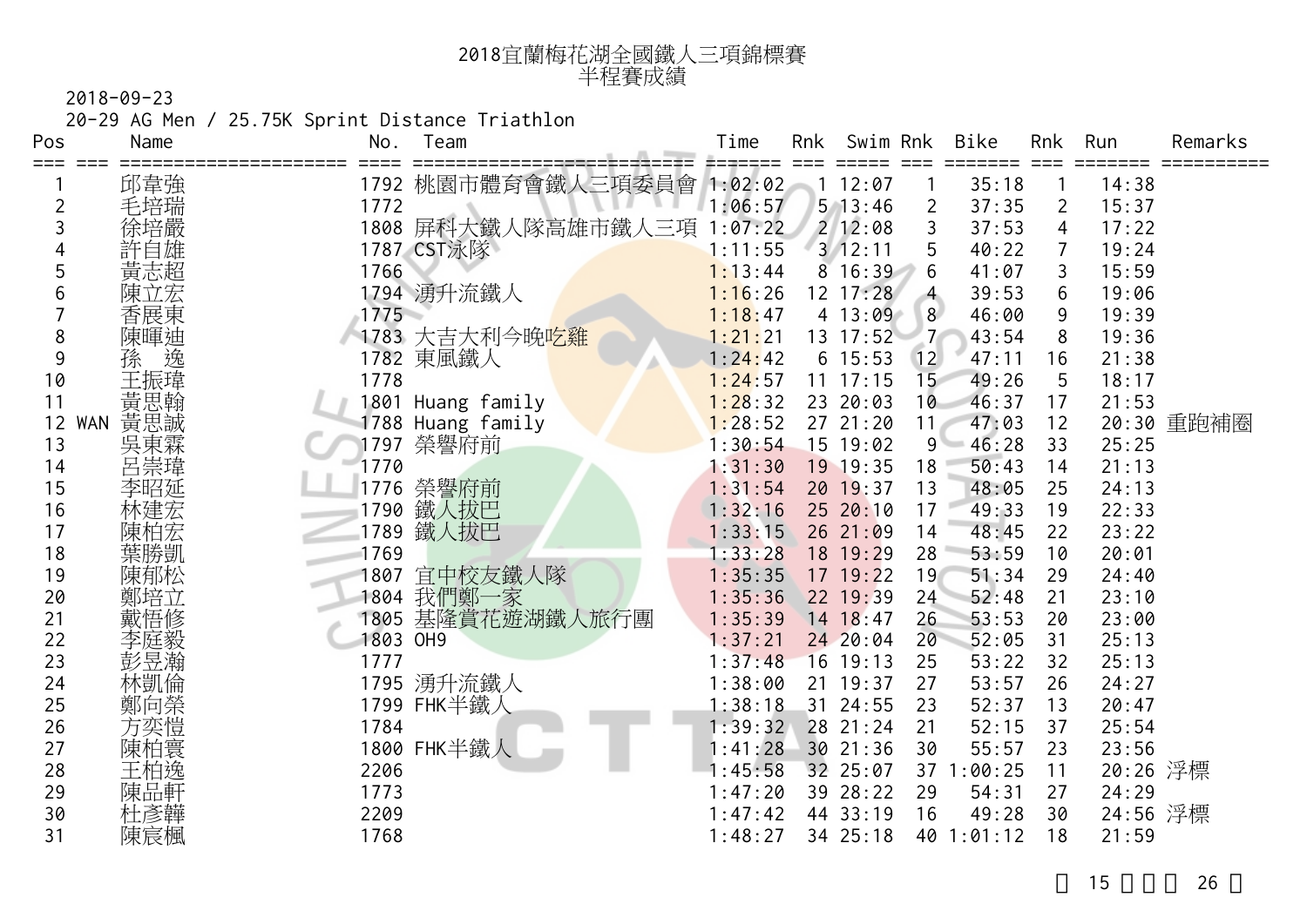| 陳建銘<br>32<br>33<br>34<br>胡孝祖<br>曹<br>35<br>傑<br>王俊驊<br>36<br>37<br>李庭葳<br>38<br>陳彥翔<br>39<br>40<br>康閔翔<br>41<br>謝源致<br>42<br>43<br>吳育昇<br>44<br>陳筠鵬<br>方期<br><b>DNF</b><br>DSQ T Humphreys<br>DNF 劉至軒<br>DNF 曾國穎 | 2208<br>2207<br>2217 原根職校<br>2214 曹家幫<br>2212 V+T+R+J+欣正+琇琇&小嵐<br>1796 OH9<br>2210 桃苗隊<br>1781 E1, GOGOGO<br>1793 第一次獻給梅花湖<br>1774<br>2213 V+T+R+J+欣正+琇琇&小嵐<br>2216 FHK半鐵人<br>2215 FHK半鐵人<br>1786<br>1771 Tyler and Morgan<br>1780<br>1798 榮譽府前<br>事資訊: Swim 750 m/1 lap; Bike 20 km/1 lap; Run <mark>4.6 km/2 laps</mark> | 1:49:09<br>33 25:11<br>58:11<br>33<br>52:24<br>1:54:20<br>37 27:53<br>22<br>1:55:02<br>36 26:51<br>39 1:00:58<br>1:57:41<br>35 26:45<br>43 1:05:25<br>1:57:43<br>38 28:18<br>41 1:01:26<br>40 29:20<br>1:58:07<br>59:33<br>35<br>42 30:49<br>2:01:00<br>44 1:06:04<br>$2:03:35$ 45 35:11<br>59:45<br>36<br>43 31:51<br>2:06:14<br>42 1:04:38<br>2:07:00<br>41 29:26<br>59:24<br>34<br>2:23:16<br>46 1:12:09<br>46 35:25<br>47 37:31<br>2:27:27<br>47 1:15:12<br>48 38:38<br>2:30:05<br>45 1:07:31<br>$7\;16:21$<br>31<br>56:32<br>29 21:27 32<br>56:49<br>$10$ $17:08$<br>38 1:00:31<br>9 17:06 | 25:48 浮標<br>36<br>34:04 浮標<br>43<br>27:13 浮標<br>38<br>25:32 浮標<br>34<br>28:00 浮標<br>39<br>29:15<br>41<br>24:08 浮標<br>24<br>28:40<br>40<br>29:46<br>42<br>38:10<br>46<br>35:43 浮標<br>45<br>34:46 浮標<br>44<br>43:57 浮標<br>47<br>28<br>24:37 SWIM DNF<br>21:27 BIKE異常<br>15<br>25:43 SWIM DNF<br>35<br>SWIM DNF |
|------------------------------------------------------------------------------------------------------------------------------------------------------------------------------------------------------------------|----------------------------------------------------------------------------------------------------------------------------------------------------------------------------------------------------------------------------------------------------------------------------------------------------------------------------|-------------------------------------------------------------------------------------------------------------------------------------------------------------------------------------------------------------------------------------------------------------------------------------------------------------------------------------------------------------------------------------------------------------------------------------------------------------------------------------------------------------------------------------------------------------------------------------------------|--------------------------------------------------------------------------------------------------------------------------------------------------------------------------------------------------------------------------------------------------------------------------------------------------------------|
| 賽事環境:<br>仲裁委員:<br>裁<br>判:黃金宏/TPE                                                                                                                                                                                 | Water temperature 27 C; Air temperature 28-33 C; No Wetsuit swim<br>陳東波/TPE;潘瑞根/TPE;蕭淑芬/TPE;羅仁駿/TPE;林惠美/TPE;陳銘風/TPE;劉錫鑫/TPE<br>計時: Chinese Taipei Triathlon Association                                                                                                                                                    |                                                                                                                                                                                                                                                                                                                                                                                                                                                                                                                                                                                                 | Print 2019-07-03, 19:58:22                                                                                                                                                                                                                                                                                   |
|                                                                                                                                                                                                                  | そ                                                                                                                                                                                                                                                                                                                          |                                                                                                                                                                                                                                                                                                                                                                                                                                                                                                                                                                                                 |                                                                                                                                                                                                                                                                                                              |
|                                                                                                                                                                                                                  | <b>CTTA</b>                                                                                                                                                                                                                                                                                                                |                                                                                                                                                                                                                                                                                                                                                                                                                                                                                                                                                                                                 |                                                                                                                                                                                                                                                                                                              |
|                                                                                                                                                                                                                  |                                                                                                                                                                                                                                                                                                                            |                                                                                                                                                                                                                                                                                                                                                                                                                                                                                                                                                                                                 |                                                                                                                                                                                                                                                                                                              |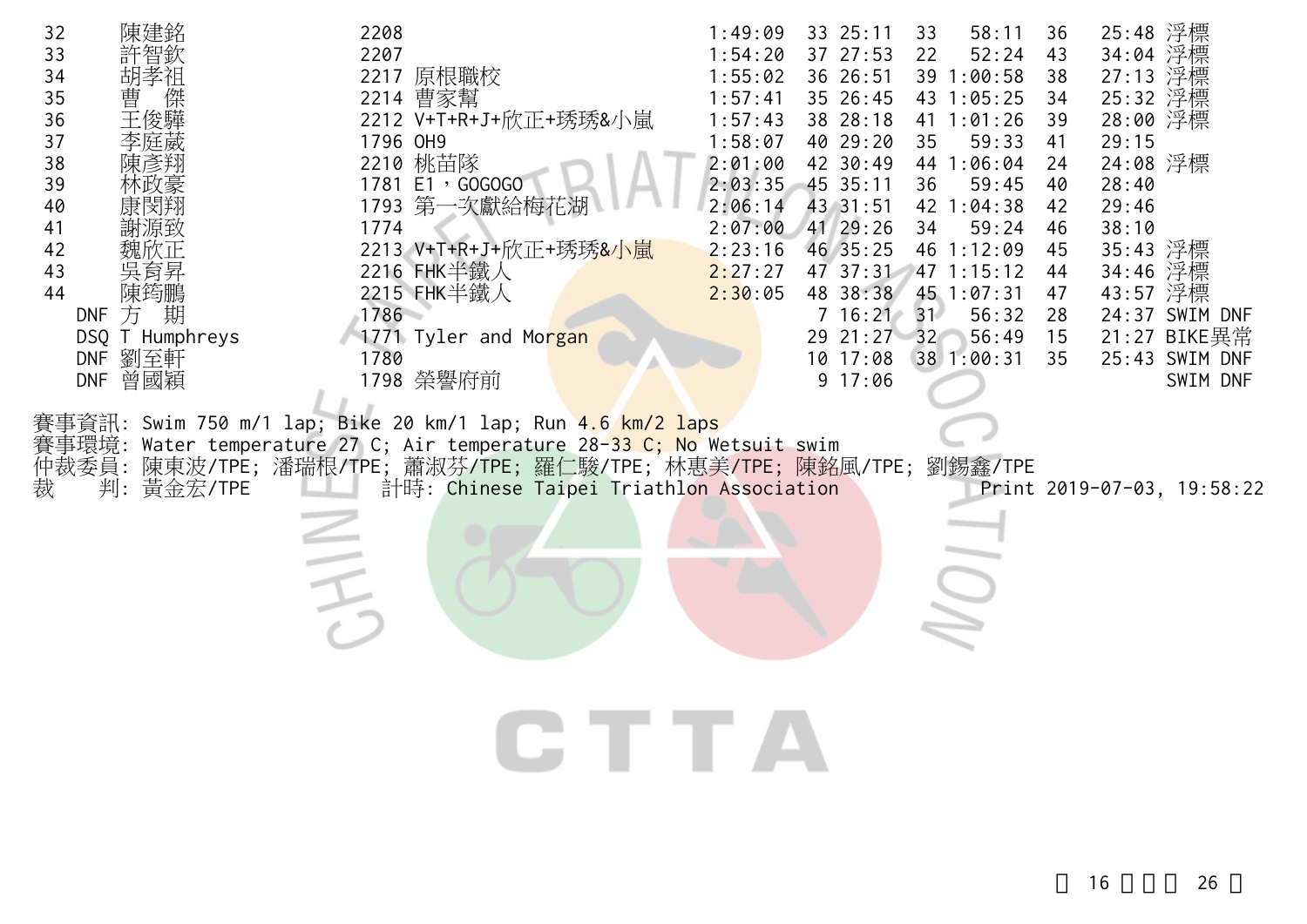| 2018宜蘭梅花湖全國鐵人三項錦標賽 |
|--------------------|
| 半程賽成績              |

16-19 AG Men / 25.75K Sprint Distance Triathlon

| Pos | Name | No.  | Team                   | Time    | Rnk   | Swim Rnk     |                  | Bike  | <b>Rnk</b>     | Run   | Remarks |
|-----|------|------|------------------------|---------|-------|--------------|------------------|-------|----------------|-------|---------|
| === | 張家豪  | 1697 |                        | 59:43   |       | 9 11:00      |                  | 35:14 | $\overline{2}$ | 13:30 |         |
| 2   | 潘子易  |      | 1677 Zoot Taiwan       | :00:48  | /1./) | 9:41         | 5                | 36:35 | 7              | 14:33 |         |
| 3   | 家瑋   | 1699 | 桃園市體育會鐵人三項委員會          | :00:53  |       | 8 10:57      | $\overline{2}$   | 35:25 | 6              | 14:32 |         |
|     | 黃冠誌  |      | 1748 臺東縣隊              | 1:01:19 |       | $3 \t10:40$  | 4                | 36:29 | 3              | 14:11 |         |
| 5   | 孫明諒  | 1724 | 康橋高中                   | 1:01:31 |       | 4 10:42      | 3                | 36:19 | 5              | 14:30 |         |
| 6   | 朱鴻君  | 1690 | 富雄市立中正高 <mark>中</mark> | 1:02:48 |       | 2 10:27      | $\overline{7}$   | 36:59 | 14             | 15:23 |         |
|     | 張宇辰  |      | 1695 桃園市體育會鐵人三項委員會     | 1:03:23 | 11    | 11:13        | 9 <sup>°</sup>   | 37:13 | 11             | 14:58 |         |
| 8   | 愓逸庠  |      | 1698 Zoot Taiwan       | 1:04:31 |       | $13 \t11:21$ | 16               | 38:05 | 12             | 15:06 |         |
| 9   | 朱智陽  | 1682 |                        | 1:04:47 |       | 7 10:56      | 18               | 38:23 | 15             | 15:29 |         |
| 10  | 蘇睿丞  | 1746 | 台北市立大學                 | 1:04:57 |       | 33 13:07     | $6 \overline{6}$ | 36:43 | 13             | 15:09 |         |
| 11  | 穆柏丞  | 1750 | 台北市立大學                 | 1:06:56 |       | 14 11:22     | 17               | 38:16 | 24             | 17:18 |         |
| 12  | 黃博洋  | 1702 | 秀山泳隊鐵人咖                | 1:07:11 |       | 19 11:42     | 19               | 38:50 | 19             | 16:40 |         |
| 13  | 陳得恩  | 1692 |                        | 1:07:14 |       | $21$ 11:51   | 20               | 38:51 | 16             | 16:32 |         |
| 14  | 鄭尚杰  | 1687 |                        | 1:07:23 |       | 610:54       | 24               | 39:24 | 23             | 17:07 |         |
| 15  | 林彥至  |      | 1694 埔里鐵人              | 1:07:38 |       | $25$ 12:24   | 14               | 37:51 | 25             | 17:24 |         |
| 16  | 陳沐義  |      | 1696 桃園市體育會鐵人三項委員會     | 1:07:40 |       | $31 \t13:00$ | 15               | 38:03 | 17             | 16:38 |         |
| 17  | 潘勇俊  |      | 1714 康橋高中              | 1:07:41 |       | 36 13:46     | 10               | 37:17 | 18             | 16:39 |         |
| 18  | 何孟橋  | 1676 |                        | 1:07:47 |       | 32 13:06     | 31               | 40:25 | 4              | 14:17 |         |
| 19  | 李崇翊  | 1728 | 銳騎佰客鐵人隊台北市立南港          | 1:07:53 |       | 5 10:54      | 25               | 39:24 | 30             | 17:36 |         |
| 20  | 盧宥安  | 1674 | 新北市辭修高中                | 1:08:06 |       | 40 14:26     | 21               | 38:53 | 9              | 14:47 |         |
| 21  | 方尊賢  | 1727 | 銳騎佰客鐵人隊瑞祥高中            | 1:08:29 |       | 41 14:30     | 8                | 37:05 | 21             | 16:55 |         |
| 22  | 莫子毅  | 1688 |                        | 1:08:53 |       | 37 13:49     | 29               | 40:20 | 8              | 14:45 |         |
| 23  |      | 1733 |                        | 1:08:54 |       | $15$ 11:23   | 22               | 39:09 | 38             | 18:23 |         |
| 24  | 李典陽  |      | 1726 銳騎佰客鐵人隊           | 1:08:56 |       | 26 12:40     | 12               | 37:28 | 43             | 18:50 |         |
| 25  | 曾柏愷  |      | 1749 桃園市體育會鐵人三項委員會     | 1:10:15 |       | 27 12:40     | 28               | 39:56 | 31             | 17:40 |         |
| 26  | 林冠穎  |      | 1706 榮富新泰早泳會           | 1:10:40 |       | 53 15:52     | 11               | 37:25 | 27             | 17:25 |         |
| 27  | 施宇晟  | 1691 |                        | 1:10:53 |       | $12$ $11:20$ | 30               | 40:22 | 48             | 19:12 |         |
| 28  | 鍾亞宏  |      | 1673 桃園市體育會鐵人三項委員會     | 1:11:45 |       | $16$ 11:32   | 35               | 41:20 | 45             | 18:54 |         |
| 29  | 陳俊安  |      | 1712 埔里鐵人              | 1:11:47 |       | 39 14:23     | 27               | 39:51 | 29             | 17:34 |         |
| 30  | 王維安  |      | 1755 花蓮狠角色             | 1:12:01 |       | 38 14:21     | 23               | 39:19 | 37             | 18:22 |         |
| 31  | 陳又睿  |      | 1742 鐵人拔巴              | 1:12:06 |       | 23 12:15     | 38               | 41:39 | 36             | 18:13 |         |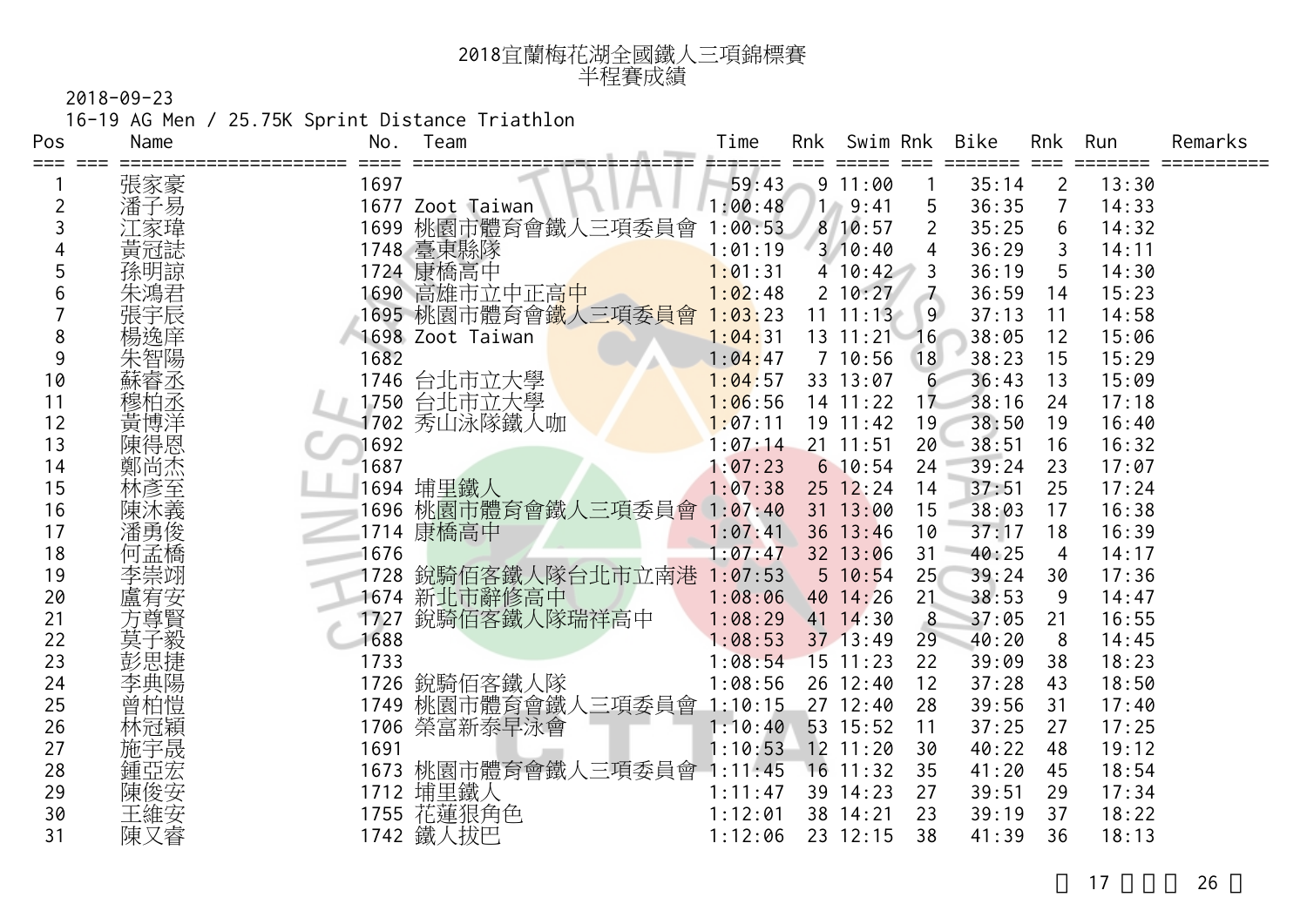| 32       | 陳廷毓           | 1678         |               | 1:12:35            | 30 12:58                 | 36       | 41:27          | 35       | 18:11          |
|----------|---------------|--------------|---------------|--------------------|--------------------------|----------|----------------|----------|----------------|
| 33       | 呂旻翰           | 1700         | 桃園市體育會鐵人三項委員會 | 1:13:08            | 42 14:30                 | 26       | 39:47          | 44       | 18:52          |
| 34       | 吳昕恩           | 1681         |               | 1:13:11            | $17$ $11:34$             | 46       | 42:56          | 41       | 18:41          |
| 35       | 莊朝詠           | 1680         | 松山家商          | 1:13:52            | 48 15:31                 | 37       | 41:35          | 20       | 16:47          |
| 36       | 陳建志           | 1713         | 埔里鐵人          | 1:13:56            | 24 12:23                 | 33       | 41:00          | 56       | 20:34          |
| 37       | 林明昇           | 1722         | 康橋高中          | 1:14:00            | 43 14:37                 | 32       | 40:44          | 40       | 18:40          |
| 38       | 徐震中           | 1739         |               | 1:14:09            | 34 13:10                 | 43       | 42:18          | 42       | 18:42          |
| 39       | 謝博安           | 1684         |               | 1:15:06            | 22 12:03                 | 40       | 42:01          | 58       | 21:03          |
| 40       | 王宥錡           | 1715         | 康橋高中          | 1:15:06            | 47 15:30                 | 42       | 42:12          | 28       | 17:25          |
| 41       | 陳國生           | 1721         | 康橋高中          | 1:15:06            | 44 15:04                 | 45       | 42:39          | 26       | 17:25          |
| 42       | 張力仁           | 1725         | 僑仁小鐵人         | 1:16:07            | 51 15:46<br>$10$ $11:12$ | 39       | 41:53          | 39       | 18:28          |
| 43       | 何宜雋<br>張翔竣    | 1685<br>1671 |               | 1:16:29<br>1:16:35 | 28 12:44                 | 49<br>50 | 43:28<br>43:28 | 62<br>53 | 21:50<br>20:23 |
| 44<br>45 | 陳冠頤           |              | 1717 康橋高中     | 1:17:06            | 46 15:30                 | 52       | 43:39          | 33       | 17:58          |
| 46       | 曾顯揚           | 1740         |               | 1:17:14            | 18 11:40                 | 53       | 44:15          | 59       | 21:20          |
| 47       | 鄭至均           | 1704         | 宜蘭單車鐵人        | 1:17:53            | 69 18:45                 | 41       | 42:03          | 22       | 17:06          |
| 48       | 劉翔恩           |              | 1718 康橋高中     | 1:18:57            | 66 18:31                 | 44       | 42:25          | 34       | 18:02          |
| 49       | 杰             | 1672         |               | 1:20:08            | 57 16:44                 | 55       | 44:28          | 47       | 18:57          |
| 50       | 韓宥睿           | 1729         | 超冠小鐵人         | 1:20:13            | 49 15:34                 | 60       | 45:43          | 46       | 18:57          |
| 51       | 趙秉楓           | 1735         |               | 1:20:56            | 64 18:16                 | 47       | 42:59          | 50       | 19:41          |
| 52       |               | 1719         | 康橋高中          | 1:21:12            | 56 16:25                 | 56       | 44:50          | 52       | 19:57          |
| 53       | 謝祥禾           | 1679         | 松山家商          | 1:21:53            | 70 19:11                 | 34       | 41:15          | 61       | 21:28          |
| 54       | 魏允亮           | 1744         | 允波鐵人隊         | 1:22:01            | 62 18:06                 | 51       | 43:30          | 54       | 20:25          |
| 55       |               | 1705         | 宜蘭單車鐵人        | 1:22:17            | 74 20:06                 | 54       | 44:22          | 32       | 17:51          |
| 56       | 呂定穎           | 1723         | 康橋高中          | 1:23:15            | 63 18:15                 | 48       | 43:00          | 64       | 22:00          |
| 57       | 莊智凱           | 1737         |               | 1:23:15            | 67 18:36                 | 58       | 45:15          | 49       | 19:25          |
| 58       | 蔣廣皜           | 1709         | 埔里鐵人          | 1:23:40            | 52 15:48                 | 62       | 47:11          | 57       | 20:41          |
| 59       | 蔡祐鈞           | 1701         | 秀山泳隊鐵人咖       | 1:26:19            | 29 12:51                 | 65       | 47:27          | 76       | 26:01          |
| 60       | 戴永峰           | 1707         | 埔里鐵人          | 1:27:52            | 55 16:19                 | 64       | 47:25          | 70       | 24:08          |
| 61       |               | 1710         | 埔里鐵人          | 1:27:52            | 50 15:45                 | 68       | 47:58          | 71       | 24:09          |
| 62       | 蔡宗穎           | 1675         |               | 1:27:53            | 54 16:12                 | 66       | 47:33          | 72       | 24:09          |
| 63       | 羅瑋杰<br>$+200$ | 1689         |               | 1:28:17            | 61 18:01                 | 72       | 49:47          | 55       | 20:30          |
| 64       | 謝予方           |              | 1720 康橋高中     | 1:28:30            | 65 18:27                 | 61       | 46:56          | 68       | 23:09          |
| 65       |               | 1745 ?勇      |               | 1:28:53            | 60 17:46                 | 71       | 49:43          | 60       | 21:26          |
| 66       | 林勇維<br>李旻哲    |              | 1703 宜蘭單車鐵    | 1:30:49            | 75 21:23                 | 63       | 47:25          | 65       | 22:02          |
| 67       |               | 1716         | 康橋高中          | 1:30:49            | 78 22:39                 | 69       | 48:27          | 51       | 19:44          |
| 68       | 高英傑蔚          | 1732         |               | 1:30:54            | 68 18:42                 | 59       | 45:32          | 79       | 26:41          |
| 69       | 陳俊佑           | 1711         | 埔里鐵人          | 1:31:44            | 58 17:19                 | 67       | 47:45          | 78       | 26:40          |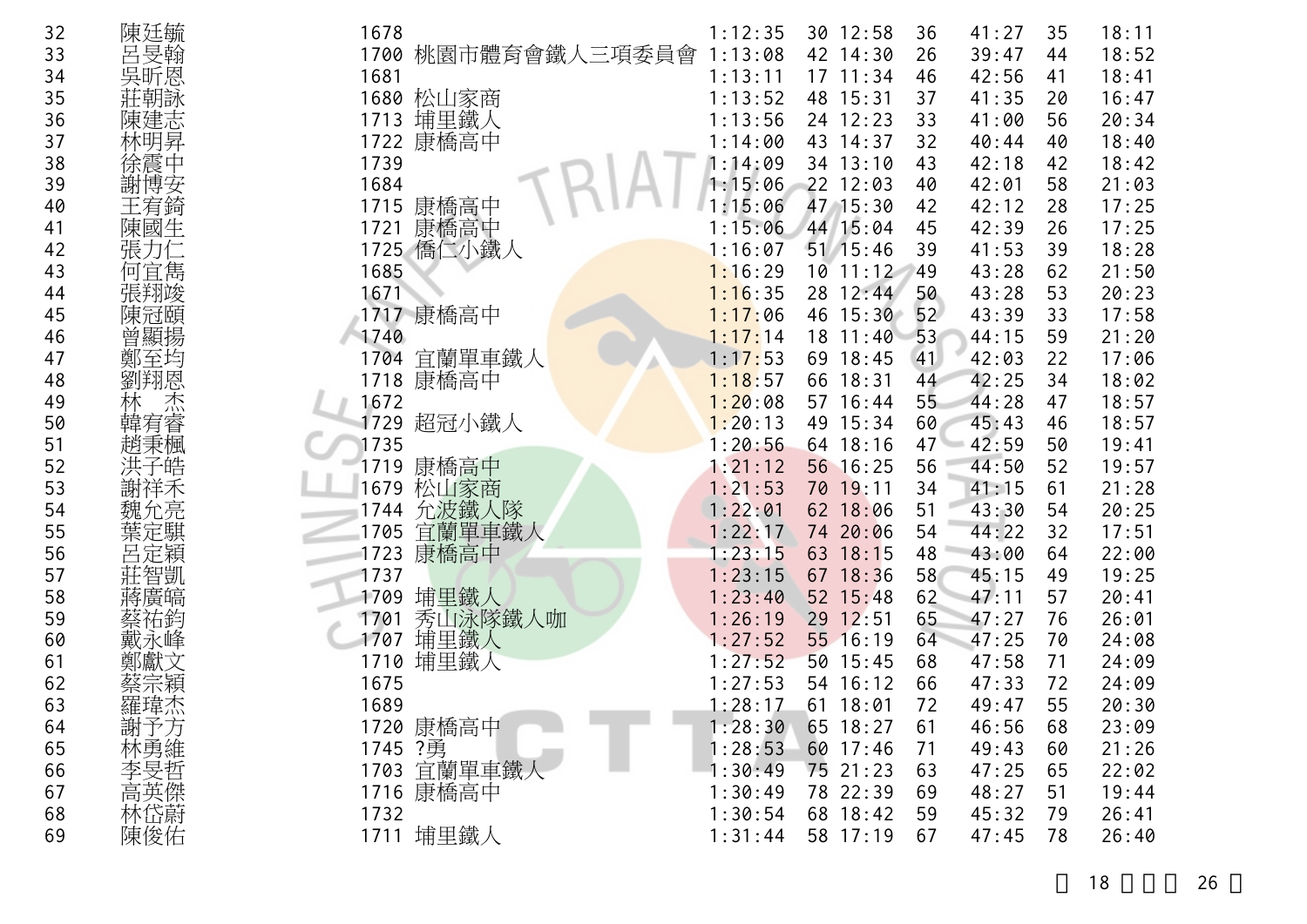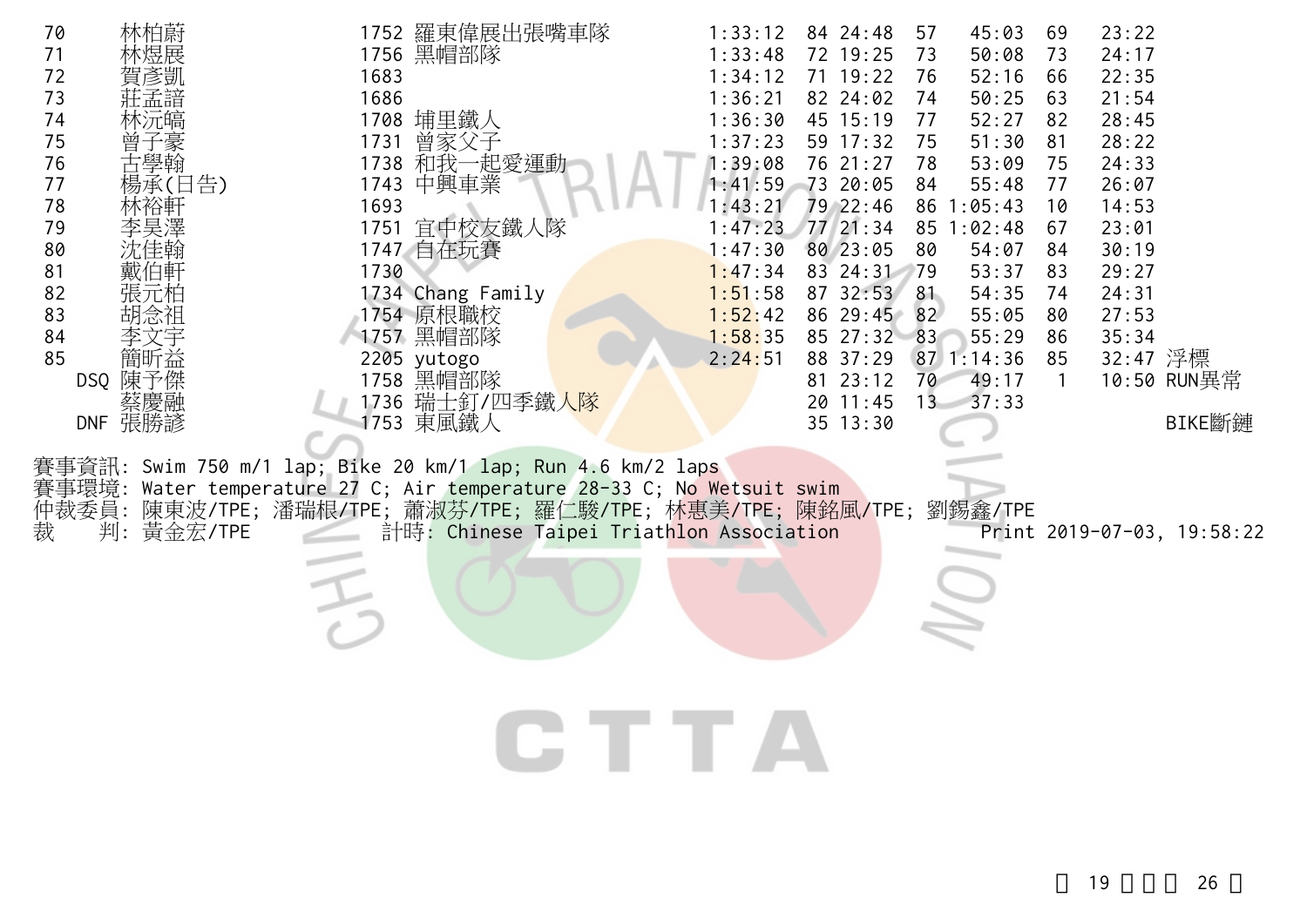| 2018宜蘭梅花湖全國鐵人三項錦標賽 |
|--------------------|
| 半程賽成績              |

13-15 AG Men / 25.75K Sprint Distance Triathlon

| Pos   | Name     | No.  | Team                        | Time    | Rnk | Swim Rnk     |                | Bike  | <b>Rnk</b>     | Run   | Remarks |
|-------|----------|------|-----------------------------|---------|-----|--------------|----------------|-------|----------------|-------|---------|
| $===$ | 劉嘉瑋      |      | 1659 臺東縣隊                   | 1:05:46 |     | 5 11:54      |                | 37:49 | 3              | 16:05 |         |
| 2     | 江典祐      | 1600 |                             | 1:07:17 |     | $4$ 11:51    | $\overline{2}$ | 38:36 | 8              | 16:51 |         |
| 3     | 邱柏升      | 1591 |                             | 1:07:56 |     | 611:56       | 6              | 40:19 | $\overline{2}$ | 15:42 |         |
|       |          |      | 1592 松山家商                   | 1:08:18 |     | 7/12:17      | 3              | 39:20 | 7              | 16:42 |         |
| 5     | 吳宇<br>堂  | 1629 |                             | 1:10:16 |     | $2 \t11:35$  | 15             | 42:36 | 4              | 16:06 |         |
| 6     | -澈<br>林一 |      | 1651 臺東縣隊                   | 1:10:42 |     | 8 12:56      | 12             | 41:33 | 6              | 16:15 |         |
|       | 趙晨恩      |      | 1663 東風鐵人                   | 1:12:33 |     | $15$ $13:55$ | 5 <sup>5</sup> | 40:03 | 20             | 18:35 |         |
| 8     | 郭承緯      | 1626 | 銳騎佰客鐵人 <mark>隊瑞祥高中國中</mark> | 1:12:39 |     | 10 13:07     | $-13$          | 41:33 | 15             | 18:00 |         |
| 9     | 曾俊霖      | 1645 | 屏科大鐵人隊高雄市鐵人三項               | 1:12:39 |     | 19 14:22     | 11             | 41:13 | 10             | 17:05 |         |
| 10    | 郭        | 1613 | 康橋高中                        | 1:13:19 |     | 35 16:19     | 4              | 40:02 | 9              | 16:59 |         |
| 11    | 林祐陞      | 1617 | 康橋高中                        | 1:14:06 |     | 26 15:21     | 10             | 41:10 | 11             | 17:36 |         |
| 12    | 林昶睿      | 1665 | 東風鐵人                        | 1:14:18 |     | 30 15:56     | 9              | 40:42 | 12             | 17:40 |         |
| 13    | 張棨(王民)   |      | 1662 東風鐵人                   | 1:14:31 |     | 13 13:41     | 18             | 43:04 | 13             | 17:47 |         |
| 14    | 楊梓寬      |      | 1655 Zoot Taiwan            | 1:15:22 |     | $16$ 14:13   | 21             | 43:14 | 14             | 17:56 |         |
| 15    | 廖智揚      | 1622 | 僑仁小鐵人                       | 1:15:54 |     | 39 16:38     | 20             | 43:11 | 5              | 16:06 |         |
| 16    | 楊庭榛      | 1594 |                             | 1:16:08 |     | 37 16:35     | 8              | 40:36 | 24             | 18:58 |         |
| 17    | 李崇語      |      | 1625 銳騎佰客鐵人隊台北市立松山          | 1:17:15 |     | $1 \t11:17$  | 24             | 44:00 | 47             | 22:00 |         |
| 18    | 鄧丞皓      | 1620 | 康橋高中                        | 1:17:22 |     | 41 $16:42$   | 14             | 41:40 | 25             | 19:01 |         |
| 19    | 游邵淮      | 1664 | 東風鐵人                        | 1:17:46 |     | 28 15:34     |                | 40:23 | 45             | 21:50 |         |
| 20    | 愓凱翔      | 1666 | 東風鐵人                        | 1:17:57 |     | 18 14:21     | 17             | 42:50 | 36             | 20:47 |         |
| 21    | 林家銘      | 1599 | 僑仁小鐵人                       | 1:18:13 |     | 40 16:39     | 22             | 43:14 | 16             | 18:20 |         |
| 22    | 陳冠霖      | 1605 | 秀山泳隊鐵人咖                     | 1:19:54 |     | 14 13:51     | 27             | 45:14 | 37             | 20:49 |         |
| 23    | 魏允澄      | 1640 |                             | 1:19:57 |     | $11$ $13:11$ | 42             | 48:12 | 19             | 18:35 |         |
| 24    | 徐肇谷      | 1602 |                             | 1:20:07 |     | 9 12:58      | 34             | 46:24 | 35             | 20:46 |         |
| 25    | 杰<br>劉   |      | 1614 康橋高中                   | 1:20:07 |     | 23 14:51     | 19             | 43:06 | 49             | 22:12 |         |
| 26    | 陳泓文      | 1623 | 僑仁小鐵人                       | 1:20:36 |     | 38 16:35     | 30             | 45:36 | 18             | 18:26 |         |
| 27    | 梁逢佑      | 1604 | Zoot Taiwan                 | 1:20:45 |     | 29 15:54     | 23             | 43:17 | 43             | 21:35 |         |
| 28    | 林育辰      | 1646 |                             | : 21:04 |     | 34 16:15     | 16             | 42:42 | 48             | 22:08 |         |
| 29    | 何召嚴      | 1598 |                             | 1:21:08 |     | $3 \t11:46$  | 31             | 45:48 | 58             | 23:35 |         |
| 30    | 許凌宇      |      | 1628 超冠小鐵人                  | 1:21:48 |     | 25 15:12     | 25             | 45:07 | 42             | 21:30 |         |
| 31    | 古庚霖      | 1639 |                             | 1:21:49 |     | $17 \t14:13$ | 37             | 47:02 | 34             | 20:35 |         |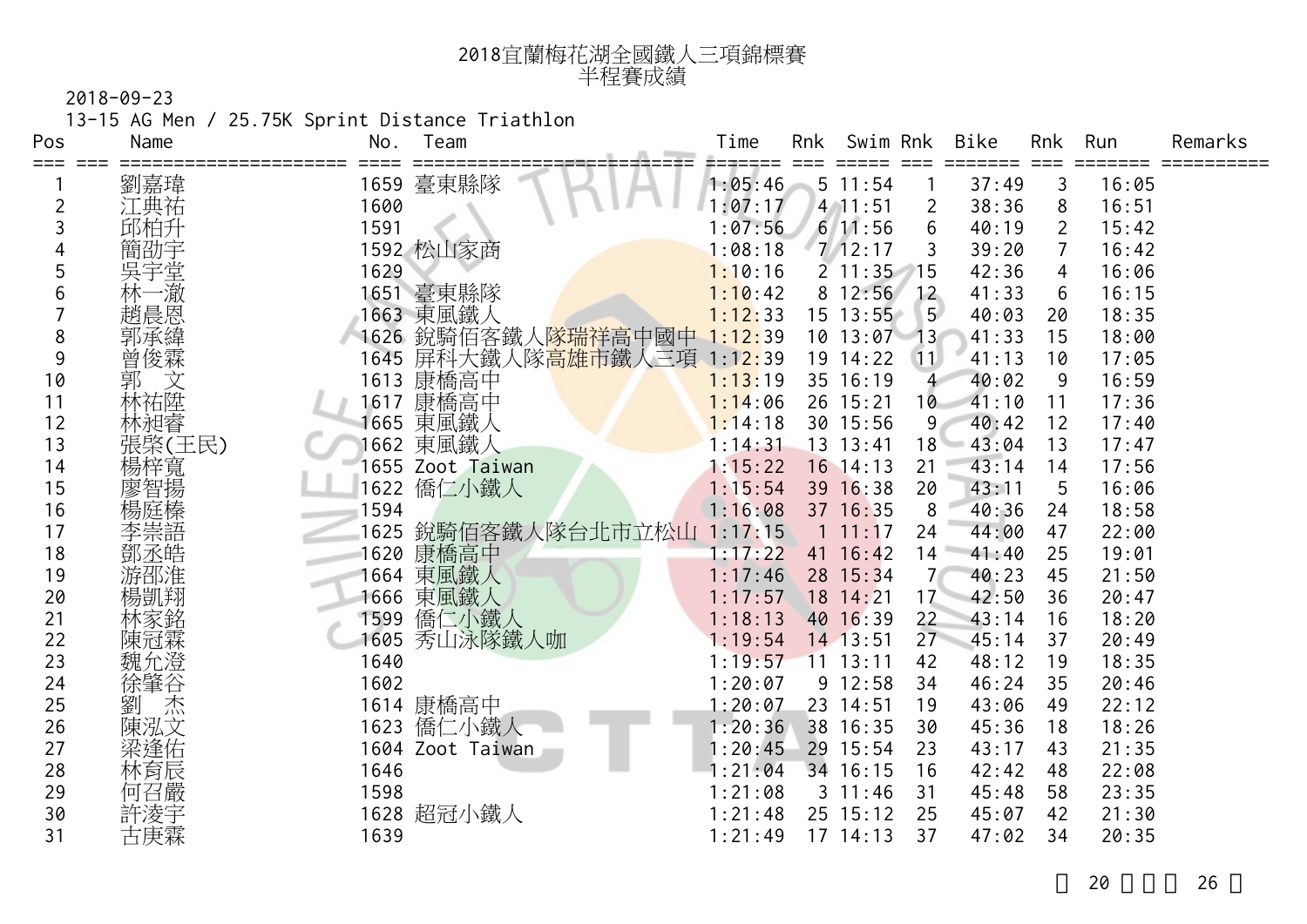| 32 | 游智閎    | 超冠小鐵人<br>1627   | 1:22:17 | 20 14:29     | 49:28<br>48              | 17 | 18:21 |
|----|--------|-----------------|---------|--------------|--------------------------|----|-------|
| 33 | 陳威廷    | 宜中校友鐵人隊<br>1608 | 1:22:19 | 32 16:07     | 45:20<br>29              | 38 | 20:53 |
| 34 | 林以安    | 1632            | 1:22:36 | 21 14:36     | 45:16<br>28              | 54 | 22:46 |
| 35 | 廖威炘    | 康橋高中<br>1615    | 1:22:58 | 49 18:04     | 26<br>45:09              | 30 | 19:46 |
| 36 | 黃子祐    | 宜中校友鐵人隊<br>1607 | 1:24:19 | 33 16:11     | 49:18<br>46              | 23 | 18:51 |
| 37 |        | 父子檔<br>1656     | 1:24:35 | 52 18:35     | 35<br>46:50              | 26 | 19:10 |
| 38 | 林勇承    | ?勇<br>1641      | 1:25:01 | 43 17:01     | 46:51<br>36              | 39 | 21:10 |
| 39 | 陳冠霖    | 康橋高中<br>1595    | 1:25:19 | 27 15:25     | 39<br>47:20              | 53 | 22:35 |
| 40 | 林大棋    | 康橋高中<br>1621    | 1:26:00 | 53 18:39     | 32<br>45:55              | 40 | 21:27 |
| 41 | 馮冠瑜    | 1596            | 1:26:48 | 42 16:43     | 51:25<br>56              | 21 | 18:41 |
| 42 | 賴辰皓    | 東風鐵人<br>1661    | 1:27:14 | 31 15:57     | 47:55<br>41              | 57 | 23:24 |
| 43 | 蔡冠非    | 1609<br>宜蘭單車鐵人  | 1:27:18 | 62 20:52     | 46:02<br>33              | 33 | 20:26 |
| 44 | 廖呈祥    | 1601 僑仁小鐵人      | 1:28:00 | 61 20:23     | 47:45<br>40              | 31 | 19:54 |
| 45 | 廖梓畯    | 1616 康橋高中       | 1:29:59 | 56 19:26     | 47:16<br>38              | 56 | 23:19 |
| 46 | 廖經昊    | 1593            | 1:30:09 | 50 18:14     | 49:39<br>50              | 50 | 22:17 |
| 47 | 劉其桓    | 1634            | 1:30:39 | 66 22:15     | 49:38<br>49              | 22 | 18:47 |
| 48 | 詹皇哲    | 1660 東風鐵人       | 1:30:47 | 46 17:36     | 49:27<br>47              | 60 | 23:45 |
| 49 | 觀<br>陳 | 1635            | 1:31:28 | 65 21:47     | 50:27<br>51              | 27 | 19:16 |
| 50 | 李邵廷    | 1654            | 1:31:39 | 58 20:05     | 51:19<br>54              | 32 | 20:16 |
| 51 | 陳鼎天    | 1644            | 1:32:01 | 69 23:18     | 45 <sup>1</sup><br>49:08 | 29 | 19:37 |
| 52 | 吳冠毅    | 1643            | 1:32:54 | 57 19:51     | 50:31<br>52              | 52 | 22:33 |
| 53 | 涂廷緯    | 秀山泳隊鐵人咖<br>1606 | 1:32:54 | $12$ $13:30$ | 62<br>54:46              | 64 | 24:39 |
| 54 | 蘇冠宇    | 1633            | 1:33:36 | 72 25:21     | 43<br>48:55              | 28 | 19:21 |
| 55 | 龍立鳴    | 1612 康橋高中       | 1:33:53 | 45 17:10     | 55:03<br>63              | 44 | 21:41 |
| 56 | 魏允波    | 1650 允波鐵人隊      | 1:33:54 | 59 20:10     | 44<br>49:02              | 65 | 24:43 |
| 57 | 張力友    | 僑仁小鐵人<br>1610   | 1:35:16 | 60 20:11     | 55<br>51:20              | 61 | 23:46 |
| 58 | 莊胡謙    | 康橋高中<br>1618    | 1:35:26 | 48 17:56     | 56:01<br>66              | 41 | 21:30 |
| 59 | 陳家寶    | 1642            | 1:35:41 | 67 22:41     | 51:09<br>53              | 46 | 21:53 |
| 60 | 林羿听    | 1653 大直3B8      | 1:36:07 | 55 19:24     | 61<br>54:14              | 51 | 22:29 |
| 61 | 林敬斌    | 倫斌隊<br>1657     | 1:37:15 | 22 14:39     | 59:01<br>70              | 59 | 23:36 |
| 62 | 王柏傑    | 1630            | 1:37:17 | 51 18:24     | 58<br>53:28              | 66 | 25:26 |
| 63 | 楊劭康    | 1652 酷酷刁家族      | 1:38:44 | 47 17:52     | 57<br>52:47              | 69 | 28:07 |
| 64 | 賴澄衡    | 1637            | 1:39:57 | 64 21:40     | 55:25<br>64              | 55 | 22:53 |
| 65 | 黃以帆    | 1658 落跑人        | 1:40:19 | 36 16:27     | 59:52<br>71              | 62 | 24:02 |
| 66 | 楊竣宏    | 1631            | 1:43:35 | 70 23:19     | 53:49<br>59              | 67 | 26:27 |
| 67 | 張李中信   | 1638            | 1:48:15 | 68 23:12     | 72 1:00:42               | 63 | 24:22 |
| 68 | 詹承祐    | 1648            | 1:49:23 | 71 23:52     | 65<br>55:33              | 71 | 29:58 |
| 69 | 吳彥佐    | 1667 花蓮狠角色      | 1:50:13 | 54 19:19     | 56:46<br>67              | 73 | 34:09 |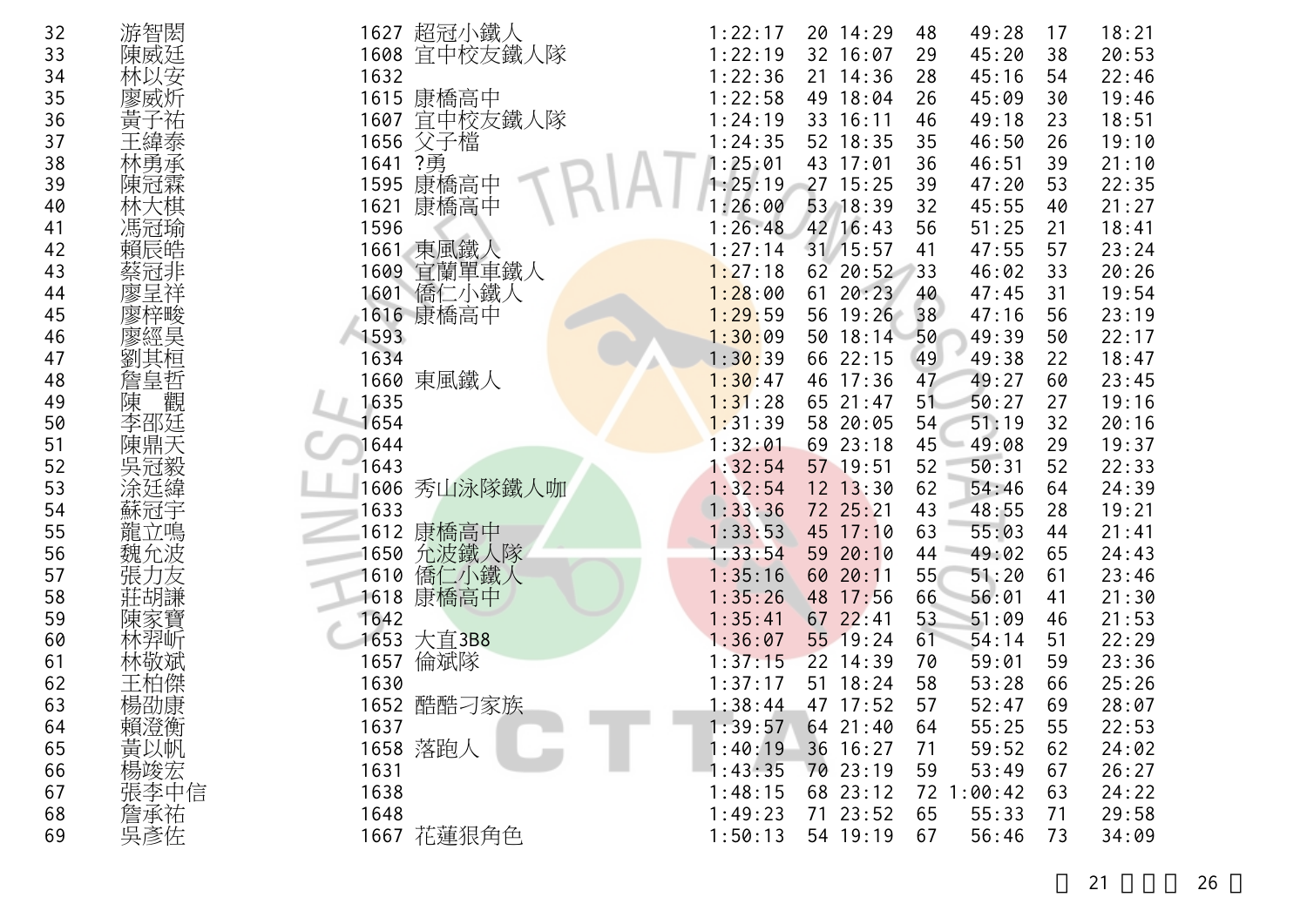| 林敬倫<br>70<br>71<br>72<br>73<br>楊詠翔<br>DSQ 林俊皜<br>DNF 陳俊翰<br>李政辰 | 1649 倫斌隊<br>1597<br>2204 楊光鐵人團<br>1603<br>1611 埔里鐵人<br>1647 舞動陽光有限公司<br>2203                                                                                                                                                                                              | 24 14:59<br>1:50:58<br>1:58:43<br>75 34:16<br>2:03:15<br>73 25:56<br>76 35:55<br>2:15:54<br>44 17:06<br>63 20:56<br>74 30:05 | 74 1:08:22<br>60<br>54:05<br>73 1:07:33<br>58:19<br>69<br>57:10<br>68<br>75 1:11:53 | 27:37<br>68<br>30:22<br>72<br>29:48 浮標<br>70<br>41:41<br>74<br>14:00 RUN異常<br>$\overline{\phantom{a}}$<br>44:18 SWIM DNF<br>75<br>浮標 |
|-----------------------------------------------------------------|---------------------------------------------------------------------------------------------------------------------------------------------------------------------------------------------------------------------------------------------------------------------------|------------------------------------------------------------------------------------------------------------------------------|-------------------------------------------------------------------------------------|--------------------------------------------------------------------------------------------------------------------------------------|
| 裁<br>判: 黃金宏/TPE                                                 | 賽事資訊: Swim 750 m/1 lap; Bike 20 km/1 lap; Run 4.6 km/2 laps<br>賽事環境: Water temperature 27 C; Air temperature 28-33 C; No Wetsuit swim /<br>仲裁委員: 陳東波/TPE; 潘瑞根/TPE; 蕭淑芬/TPE; 羅仁駿 <mark>/TPE; 林惠</mark> 美/TPE; 陳銘風/TPE; 劉錫鑫/TPE<br>計時: Chinese Taipei Triathlon Association |                                                                                                                              |                                                                                     | Print 2019-07-03, 19:58:22                                                                                                           |
|                                                                 |                                                                                                                                                                                                                                                                           |                                                                                                                              |                                                                                     |                                                                                                                                      |
|                                                                 | $\leq$                                                                                                                                                                                                                                                                    |                                                                                                                              | $\equiv$                                                                            |                                                                                                                                      |
|                                                                 |                                                                                                                                                                                                                                                                           |                                                                                                                              |                                                                                     |                                                                                                                                      |
|                                                                 |                                                                                                                                                                                                                                                                           | CTTA                                                                                                                         |                                                                                     |                                                                                                                                      |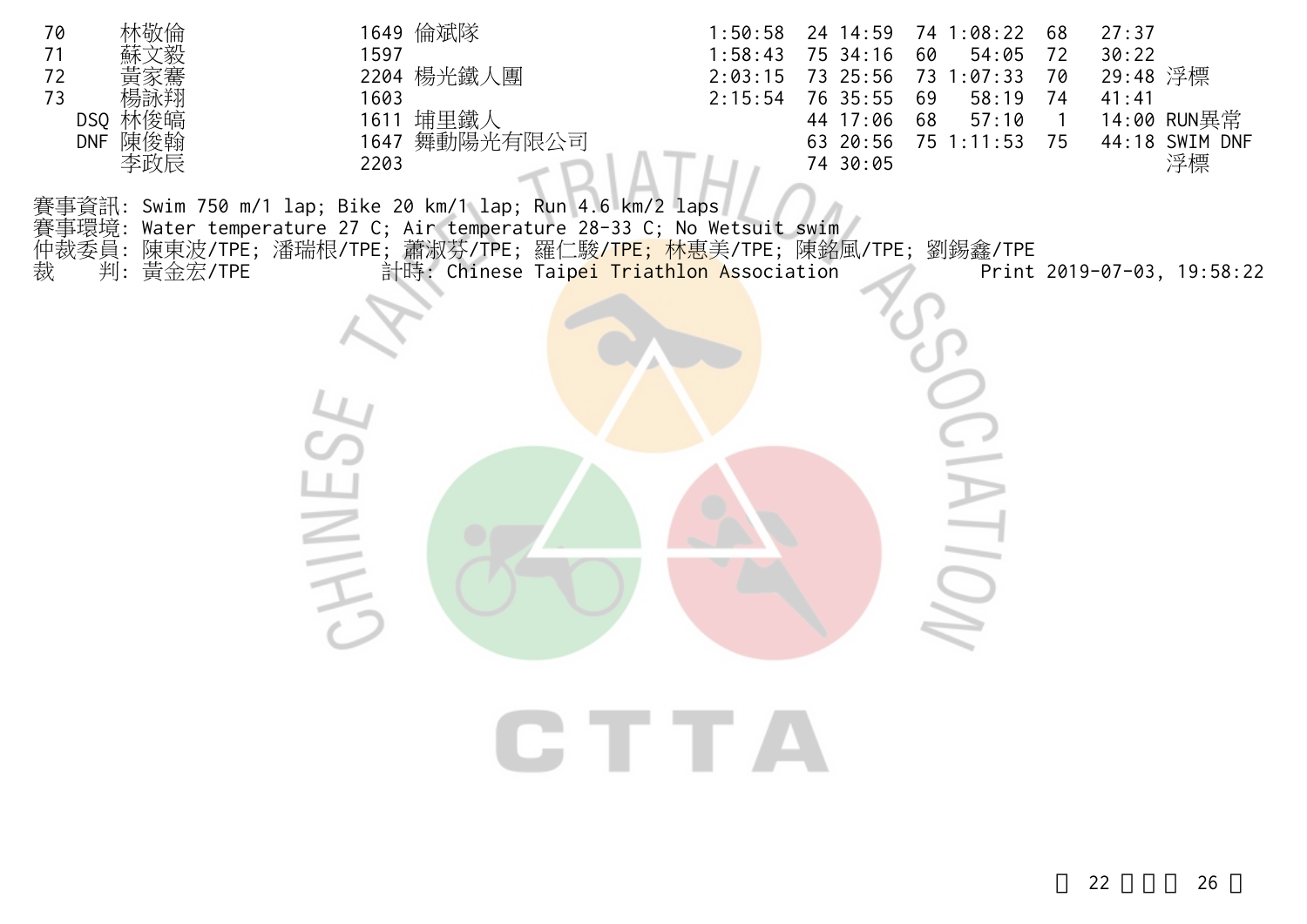| 2018宜蘭梅花湖全國鐵人三項錦標賽 |
|--------------------|
| 半程賽成績              |

WWW 組成績 / Women Team Relay Results

| <b>Pos</b> | No.  | Name                | Team      | Time    | Swim  | Bike            | Run      | Remarks |
|------------|------|---------------------|-----------|---------|-------|-----------------|----------|---------|
|            |      | 2075 李芝(王民).林玉芳.蘇靖涵 | 松山家商/展昭國際 | 1:11:17 | 12:56 | 41:03           | 17:19    |         |
|            |      | 2064 李佳螢.彭晏情.朱志如    |           | 1:19:45 | 17:35 | 43:44           | 18:27    |         |
|            |      | 2070 邱慧珠. 吳芳欣. 洪佳橞  | 宜蘭單車鐵人    | 1:26:13 | 19:53 | 47:43           | 18:39    |         |
|            |      | 2074 張色卿. 黃碧密. 林瓊雲  | 榮富新泰早泳會   | 1:35:51 | 19:35 | 52:29           | 23:48    |         |
|            | 2067 | 戴貝芸.游靖凰.游謹宇         |           | 1:37:28 | 22:09 | 51:55           | 23:24    |         |
| 6          | 2073 | 陳韋伶.羅<br>鏵.邱婉婷      | 宜蘭單車鐵人    | 1:38:03 | 20:53 | 56:35           | 20:36    |         |
|            | 2062 | 劉世黎.石娟娟.陳亭如         |           | 1:38:59 | 21:29 | 51:00           | 26:31    |         |
| 8          | 2061 | 夏語彤.夏語姍.邱芷蘭         |           | 1:41:57 | 21:52 | 54:27           | 25:39    |         |
| 9          | 2277 | 吳思平.劉麗綺.張書瑜         | 慈心鐵人家庭    | 1:42:54 | 26:23 | 52:11           | 24:22 浮標 |         |
| 10         | 2071 | 施湘雲.郭聖愛.曾思棋         |           | 1:43:08 | 35:12 | 49:02           | 18:54    |         |
| 11         |      | 2072 彭莉媛.余幸蔓.林佩穎    | 下公館鐵人隊    | 1:51:56 | 27:04 | 56:15           | 28:37    |         |
| 12         |      | 2068 黃怡琳. 呂毓姍. 蘇筱君  |           | 1:58:52 | 30:19 | 57:29           | 31:05    |         |
| 13         | 2063 | 許嘉珮.陳秀玲.廖淑英         | UT        | 1:59:31 | 29:03 | 1:06:50         | 23:39    |         |
| 14         | 2279 | 潘明珠.陳琇瑛.馬郁卉         |           | 2:11:42 |       | $25:19$ 1:18:34 | 27:51 浮標 |         |
|            |      |                     |           |         |       |                 |          |         |

賽事資訊: Swim 750 m/1 lap; Bike 20 km/1 lap; Run 4.6 km/2 laps 賽事環境: Water temperature 27 C; Air temperature 28-33 C; No Wetsuit swim 仲裁委員: 陳東波/TPE; 潘瑞根/TPE; 蕭淑芬/TPE; 羅仁駿/TPE; 林惠美/TPE; 陳銘風/TPE; 劉錫鑫/TPE 計 時: Chinese Taipei Triathlon Association entitled and the print 2019-07-03, 19:58:22

## CTTA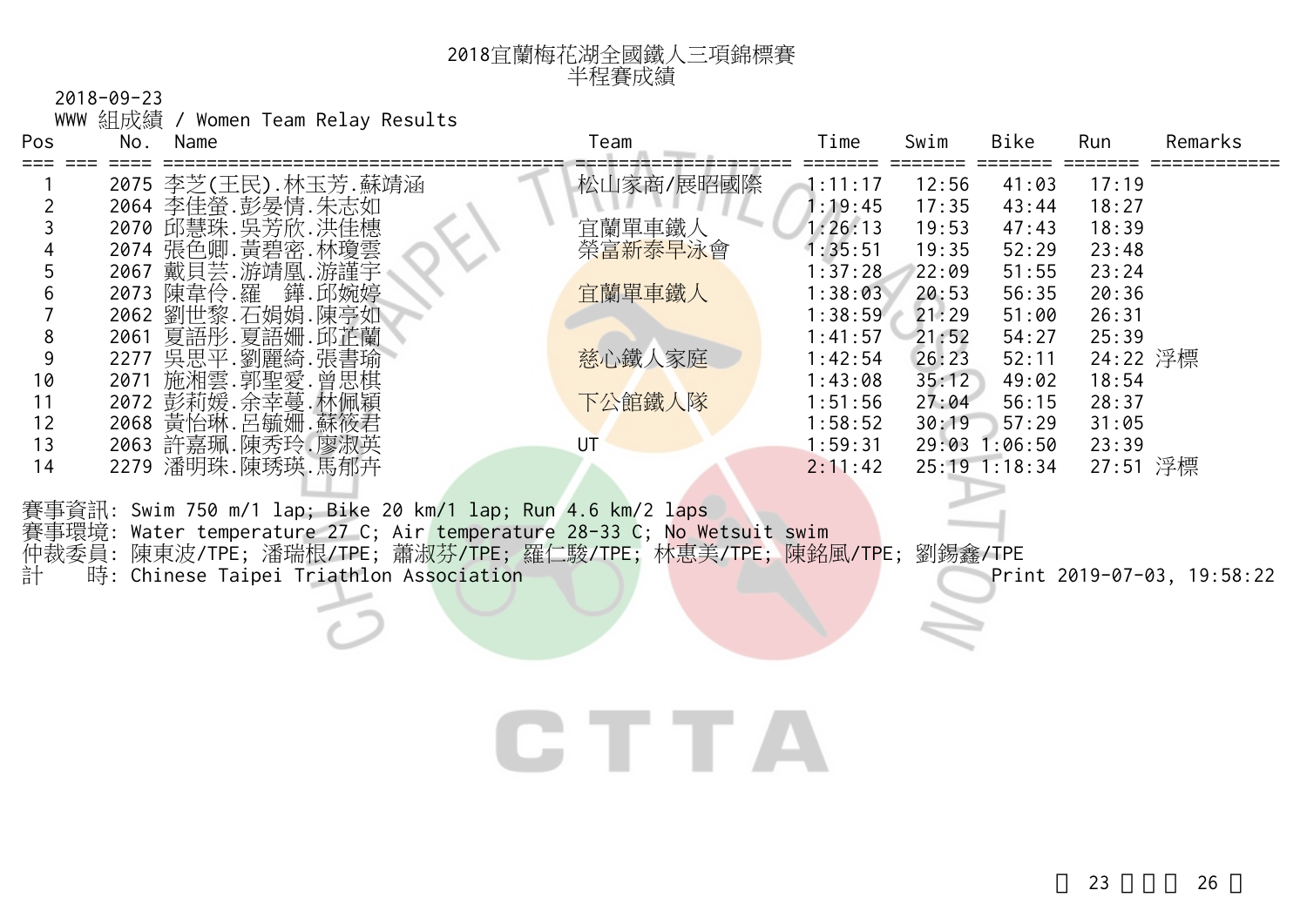| 2018宜蘭梅花湖全國鐵人三項錦標賽 |
|--------------------|
| 半程賽成績              |

2018-09-23 M+W 組成績 / M+W Mix Team Relay Results

| Pos            | No.  | Name |                                                                            | Team                              | Time               | Swim           | Bike           | Run            | Remarks     |
|----------------|------|------|----------------------------------------------------------------------------|-----------------------------------|--------------------|----------------|----------------|----------------|-------------|
| ===<br>≔≕      |      |      |                                                                            |                                   | ====               |                | =====          |                |             |
|                |      |      | 2158 黃于嫣.蘇宇銘.林志峰                                                           | 瑞士釘/四季鐵人隊<br>銳騎佰客鐵人隊<br>松山家商/展昭國際 | 57:51              | 11:47          | 33:14          | 12:52          |             |
| $\overline{2}$ |      |      | 2144 柳怡卉.李廷威.黃俊麒                                                           |                                   | 57:55              | 11:56          | 33:06          | 12:54          |             |
| 3              |      |      |                                                                            |                                   | 1:02:04            | 11:36          | 37:51          | 12:38          |             |
|                |      |      | 2166 黃筱珊.劉育欽.林鼎洋                                                           | 愛翻寶                               | 1:03:04            | 13:32          | 35:56          | 13:37          |             |
| 5              |      |      | 1:02 陳廷.許宏誼.蘭志翰<br>2161 宋美霖.何彥誼.簡志翰<br>2167 韓靜雯.陳立忠.姚君菊<br>2120 陳昱豪.黃瑋倫.吳美 | 菁英鐵人訓練中心                          | 1:03:23            | 11:49          | 38:09          | 13:26          |             |
| 6              |      |      |                                                                            |                                   | 1:10:03            | 14:47          | 38:23          | 16:53          |             |
| $\overline{7}$ |      |      |                                                                            | 愛翻寶                               | 1:11:00            | 16:16          | 40:24          | 14:21          |             |
| 8              |      |      |                                                                            |                                   | 1:18:08            | 17:05          | 43:00          | 18:04          |             |
| 9              |      |      | 2122 林昱綺. 林修平. 林昱萱<br>2149 陳中宇. 賴是陽. 呂芳蘭                                   |                                   | 1:20:51            | 16:21          | 41:25          | 23:06          |             |
| 10             |      |      |                                                                            | 山川鐵人                              | 1:28:24            | 23:45          | 39:54          | 24:46          |             |
| 11             |      |      | 2143 葉兆容.葉文崎.連欣怡                                                           | 胖狐狸家族                             | 1:29:46            | 14:40          | 47:54          | 27:13          |             |
| 12             |      |      | 2140 林峰旭. 林俊銘. 賴至琪                                                         | 東風?人                              | 1:30:08            | 22:11          | 42:53          | 25:06          |             |
| 13             |      |      | 2159 黃瑞菁.王進炘.許進德                                                           | 榮富新泰早泳會                           | 1:30:54            | 19:40          | 50:53          | 20:23          |             |
| 14             |      |      | 2146 何信廷. 馮之根. 張珮芬<br>2119 沈大逸. 羅尤君. 沈佳頤                                   | 高柏科技                              | 1:31:36            | 23:35          | 44:27          | 23:34          |             |
| 15             |      |      |                                                                            | 自在玩賽                              | 1:35:31            | 19:55          | 51:30          | 24:07          |             |
| 16             |      |      | 2150 楊潔琴.閻秉文.楊潔琴                                                           | 山川鐵人                              | 1:36:09            | 21:48          | 51:01          | 23:21          |             |
| 17             |      |      | 2287 盧雅欣.呂艾彥.唐榮基<br>2151 陳元鴻.陳詩妮.林誼豪                                       |                                   | 1:36:25            | 31:51          | 47:54          | 16:41 浮標       |             |
| 18             |      |      |                                                                            | 宜中校友鐵人隊                           | 1:36:38            | 14:01          | 58:35          | 24:03          |             |
| 19             |      |      | 2145 陳炳任.吳承勳.林相蕙<br>2142 蔡政楠.蔡郁萱.王芳杰<br>2121 陳亮哲.賴東賢.劉品言                   | SB THT600                         | 1:36:47            | 20:03          | 54:08          | 22:37          |             |
| 20<br>21       |      |      |                                                                            | 無界鐵人隊                             | 1:37:33<br>1:37:53 | 22:12<br>21:10 | 54:43          | 20:39<br>27:52 |             |
| 22 < 3         |      |      |                                                                            | K15                               |                    |                | 48:53          |                |             |
| 23             |      |      | 2118 陳俊宏.陳俊宏.陳逸恩<br>2125 陳佑承.陳啟銘.莊美珍                                       |                                   | 1:38:16<br>1:38:25 | 21:49<br>21:53 | 47:31<br>50:07 | 26:26          | 28:57 <3不頒獎 |
| 24             |      |      | 2295 于耀國. 黃匡庸. 林思薇                                                         | 台灣科大狠腳色                           | 1:38:44            | 26:28          | 47:47          | 24:30 浮標       |             |
| 25             |      |      |                                                                            |                                   | 1:39:24            | 20:51          | 54:10          | 24:24          |             |
| 26             |      |      | 2132 陳俊平.錢世偉.詹淑貞<br>2115 謝明倫.謝煌傑.陳昤岑                                       |                                   | 1:39:59            | 18:06          | 53:35          | 28:19          |             |
| 27             |      |      |                                                                            | 終極夯友鐵人隊                           | 1:40:04            | 27:32          | 46:32          | 26:01          |             |
| 28             |      |      | 2128 林汶仲.李家賢.林慧珍<br>2156 葉子箖.蔡英傑.姜力嘉                                       | 終極夯友鐵人隊                           | 1:41:03            |                | 20:45 1:05:11  | 15:09          |             |
| 29             | 2139 |      |                                                                            | 南山人壽                              | 1:43:29            | 24:04          | 55:50          | 23:36          |             |
| 30             | 2129 |      | 黃國誌.古岳勳.張智涵<br>陳彥(文三).陳冠男.周建志                                              | SB THT600                         | 1:44:19            | 24:56          | 56:55          | 22:29          |             |
| 31             |      |      | 2289 鐘福全.劉美娟.楊曉研                                                           | 大山小三                              | 1:44:50            | 24:44          | 54:47          | 25:20 浮標       |             |
|                |      |      |                                                                            |                                   |                    |                |                |                |             |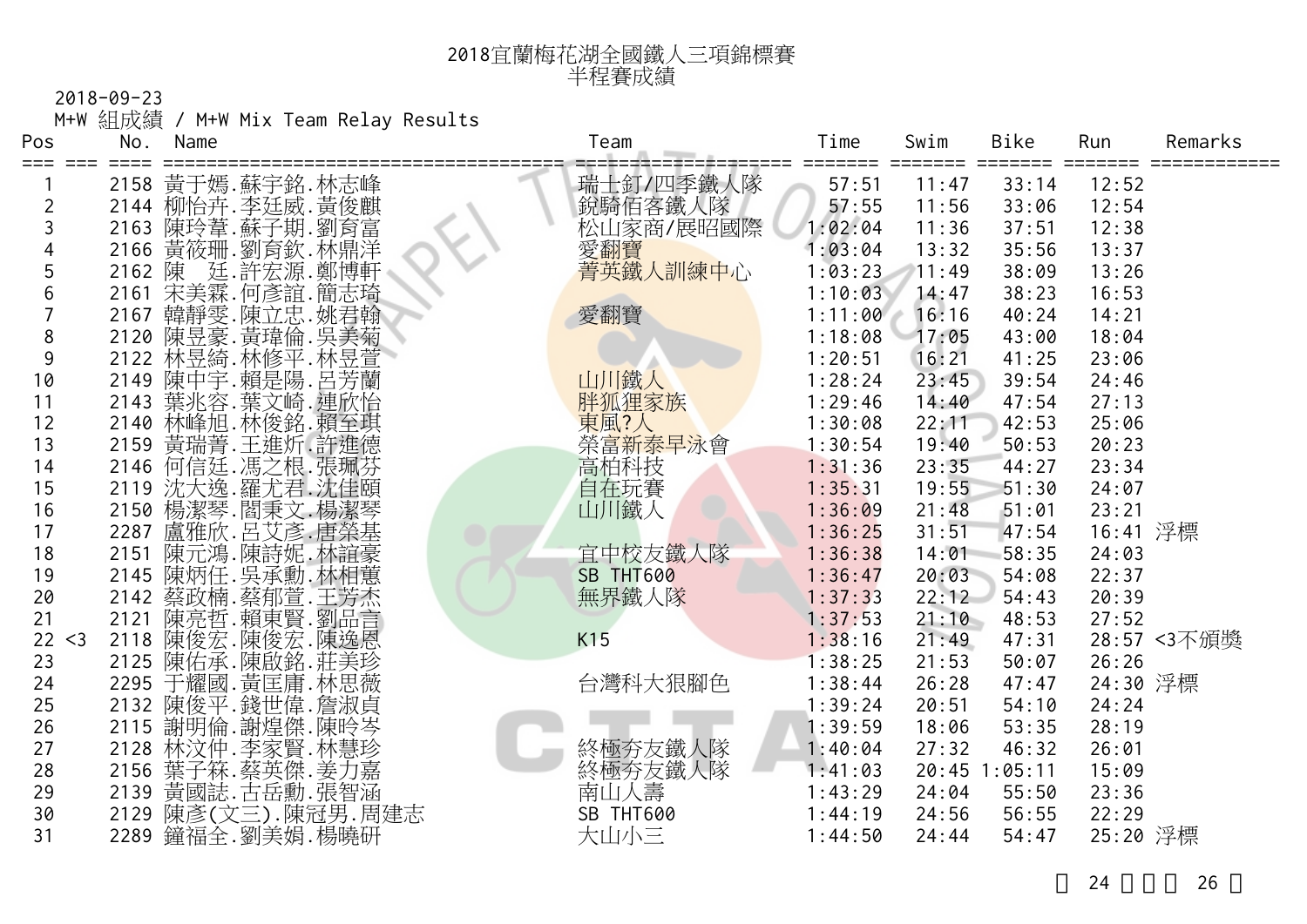| 32          | 黃郁蒨.林婉茹.王昭翔<br>2133                                        |                              | 1:45:07 | 29:04<br>53:54        | 22:11             |
|-------------|------------------------------------------------------------|------------------------------|---------|-----------------------|-------------------|
| 33          | 陳奕愷.席致遠.蘇盈欣<br>2276                                        | 緯創資通                         | 1:45:16 | 22:24<br>:00:42<br>-1 | 22:12 浮標          |
| 34          |                                                            | 台灣科大狠腳色                      | 1:46:21 | 24:57<br>54:07        | 27:18 浮標          |
| 35          | 2292 黃凱鋒 林芬里.曹曉菁<br>2157 楊悅鈴.楊宗憲.楊悅鈴                       | 愛運動                          | 1:46:50 | 25:34<br>52:19        | 28:58             |
| 36          |                                                            |                              | 1:47:43 | 22:07<br>57:55        | 27:42 浮標          |
| 37          |                                                            | 緯創資通                         | 1:49:02 | 27:57<br>57:18        | 23:48 浮標          |
| 38          | - 2285 曾竫方.楊月森.曾奕樸<br>2274 廖書瑀.佘昌翰.翁肇濬<br>2123 杜康華.杜友仁.劉貴美 |                              | 1:49:06 | 25:20<br>43:13        | 40:34             |
|             |                                                            |                              |         |                       |                   |
| 39          | 古浩然. 林雅婷. 古曉萍<br>2124                                      |                              | 1:49:38 | $21:47$ $1:00:10$     | 27:42             |
| 40          | 2155 莊信鴻.田依蘭.鄭妙惠                                           | 原根職校                         | : 51:08 | $18:55$ $1:05:12$     | 27:02             |
| 41<br>$<$ 3 | 2141 Jinda He. 周維思. 周維思                                    | H24 Monday Night Run 1:51:48 |         | 30:39<br>55:24        | 25:46 <3不頒獎       |
| 42          | 蓉.林明謙.陸佩玟<br>2138 陳                                        | Z00T同樂隊                      | 1:51:56 | 24:13 1:00:24         | 27:20             |
| 43          |                                                            | 榮富新泰早泳會                      | 1:52:15 | 23:03<br>59:53        | 29:20             |
| 44          | 2160 王志成. 黃玉雲. 程敬弘<br>2165 杜嘉洋. 陳昕潼. 陳家民                   | 南山人壽                         | 1:54:19 | 22:07 1:06:52         | 25:21             |
| 45          | 2294 熊梓珩.鄭云晴.何孟蒔                                           | 無界鐵人隊                        | 1:54:42 | 28:29 1:00:20         | 25:54 浮標          |
| 46          | 2296 韋勝龍.趙詩語.呂<br>安                                        | 原根職校                         | 1:56:24 | 26:18<br>55:08        | 浮標<br>34:59       |
| 47          | 2286 蔡孟樺.許晁熊.許晁熙                                           |                              | 1:58:39 | 34:42 1:00:14         | 23:43 浮標          |
| 48          | 林諭聰.紀哲安.劉羿晨<br>2154                                        | 南山人壽                         | 2:00:00 | 30:57 1:02:17         | 26:46             |
| 49          | 2134 林恒任.林恒如.袁靖惠                                           |                              | 2:01:39 | 25:54<br>57:46        | 38:00             |
| 50          | 2275                                                       | 緯創資通                         | 2:03:01 | 34:50 1:04:33         | 23:39 浮標          |
| 51          | 黃唯琮.陳品瑄.周立人<br>王惠玲.莊倍姿.陳揚威<br>2288                         | 杯底不要養金魚                      | 2:04:33 | $41:20$ $1:01:48$     | 21:26 浮標          |
| 52          | 2135 朱佳怡. 楊雅婷. 朱耀陞                                         |                              | 2:05:55 | 25:22 1:19:52         | 20:42             |
| 53<br>$<$ 3 |                                                            | 17堅持                         | 2:07:21 | 19:43 1:12:26         | 35:14 <3不頒獎       |
| 54          | 2164 李東慶. 黃靖婷. 黃靖婷<br>2153 何定瀚. 黃郁珊. 陳怡蓉                   | 南山人壽                         | 2:09:10 | 20:59 1:19:33         | 28:39             |
| 55          | 2293                                                       | 美美上總裁                        | 2:11:47 | $35:41$ $1:03:47$     | 32:20 浮標          |
|             | 鄭光翔.陳梅娟.林育秀                                                |                              |         |                       |                   |
| 56          | 2152 宋東桓. 巫袁冰. 周禹辰                                         | 南山人壽                         | 2:15:42 | 28:50 1:20:22         | 26:32             |
|             | 郭柏成.林慧珍.陳羿伶<br>DNF 2117                                    |                              |         | $12:17$ $1:03:22$     | 25:45 SWIM DNF    |
| <b>DNF</b>  | 陳子毅.曾宛茹.黃明秀<br>2116                                        | 高柏科技                         |         | $11:44$ 1:02:50       | 32:55 SWIM DNF    |
|             | DNF 2148 江義仁.張瑋凱.陳郁錡                                       | E1, GOGOGO                   |         | $6:58$ 1:13:27        | 33:11<br>SWIM DNF |
|             | 高慧娟.林建宏.賴敏堯<br>DNF 2147                                    | UT                           |         | $6:22$ 1:37:53        | 22:50 SWIM DNF    |
|             | 羅章弘.翁莞婷.李蕙如<br>DNF 2130                                    |                              |         | 7:04                  | SWIM DNF          |
|             | 2131 邱厚輯. 邱渝涵. 張雅怡                                         |                              |         | 14:06                 |                   |

賽事資訊: Swim 750 m/1 lap; Bike 20 km/1 lap; Run 4.6 km/2 laps 賽事環境: Water temperature 27 C; Air temperature 28-33 C; No Wetsuit swim 仲裁委員: 陳東波/TPE; 潘瑞根/TPE; 蕭淑芬/TPE; 羅仁駿/TPE; 林惠美/TPE; 陳銘風/TPE; 劉錫鑫/TPE 計 時: Chinese Taipei Triathlon Association Print 2019-07-03, 19:58:22